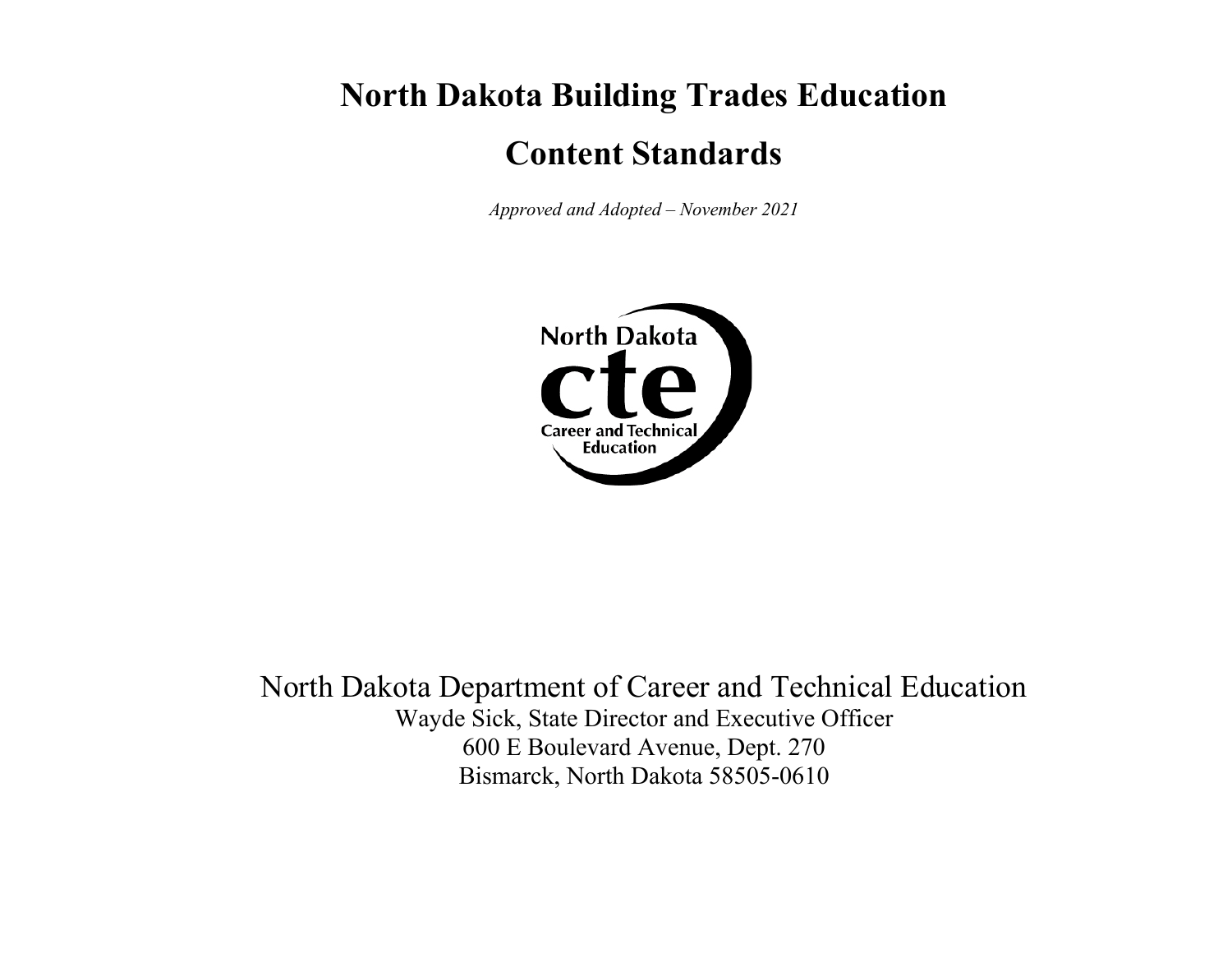Adapted from the NCCER Core Curriculum 6<sup>th</sup> Edition, 2021, and the NCCER Construction Technology Curriculum Course Planning Tools, http://www.nccer.org/.

Permission to reproduce this material is granted for home, classroom, and workshop use. For all other purposes, please request permission in writing from the North Dakota Department of Career and Technical Education.

It is the policy of the North Dakota State Board for Career and Technical Education not to discriminate in its educational programs, activities, or employment policies as required by Final Regulation implementing Title IX of the 1972 Education Amendments, Title VI of the Civil Rights Act of 1964, Section 504 of the Rehabilitation Act of 1973.

The Board policy does not advocate, permit, nor practice discrimination on the basis of sex, race, color, national origin, religion, age, or disability as required by various state and federal laws. Equal education opportunity is a priority of the North Dakota State Board for Career and Technical Education.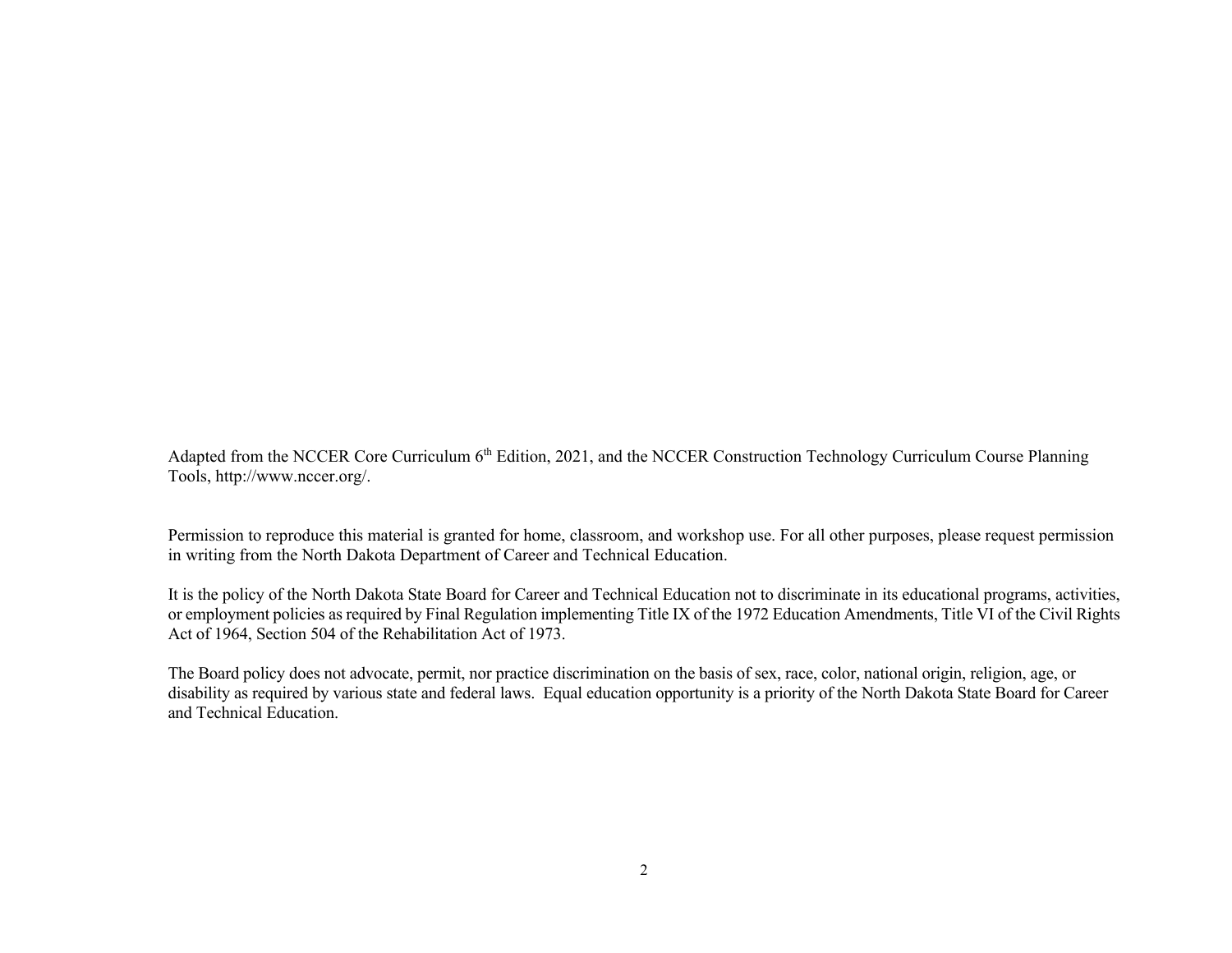## **North Dakota State Board for Career and Technical Education Board Members**

**Chair** Jeff Fastnacht Mandan Public Schools Mandan, ND

Kirsten Baesler Department of Public Instruction Bismarck, ND

Maria Effertz Hanson Velva Public Schools Velva, ND

Burdell Johnson Kidder County School District Tuttle, ND

Bryan Klipfel Job Service North Dakota Bismarck, ND

**Vice Chair** Sonia Meehl Oakes Public Schools Oakes, ND

Dr. Mark Hagerott North Dakota University System Bismarck, ND

Dr. Steve Holen McKenzie County School District Watford City, ND

Josh Johnson Valley City Public School Valley City, ND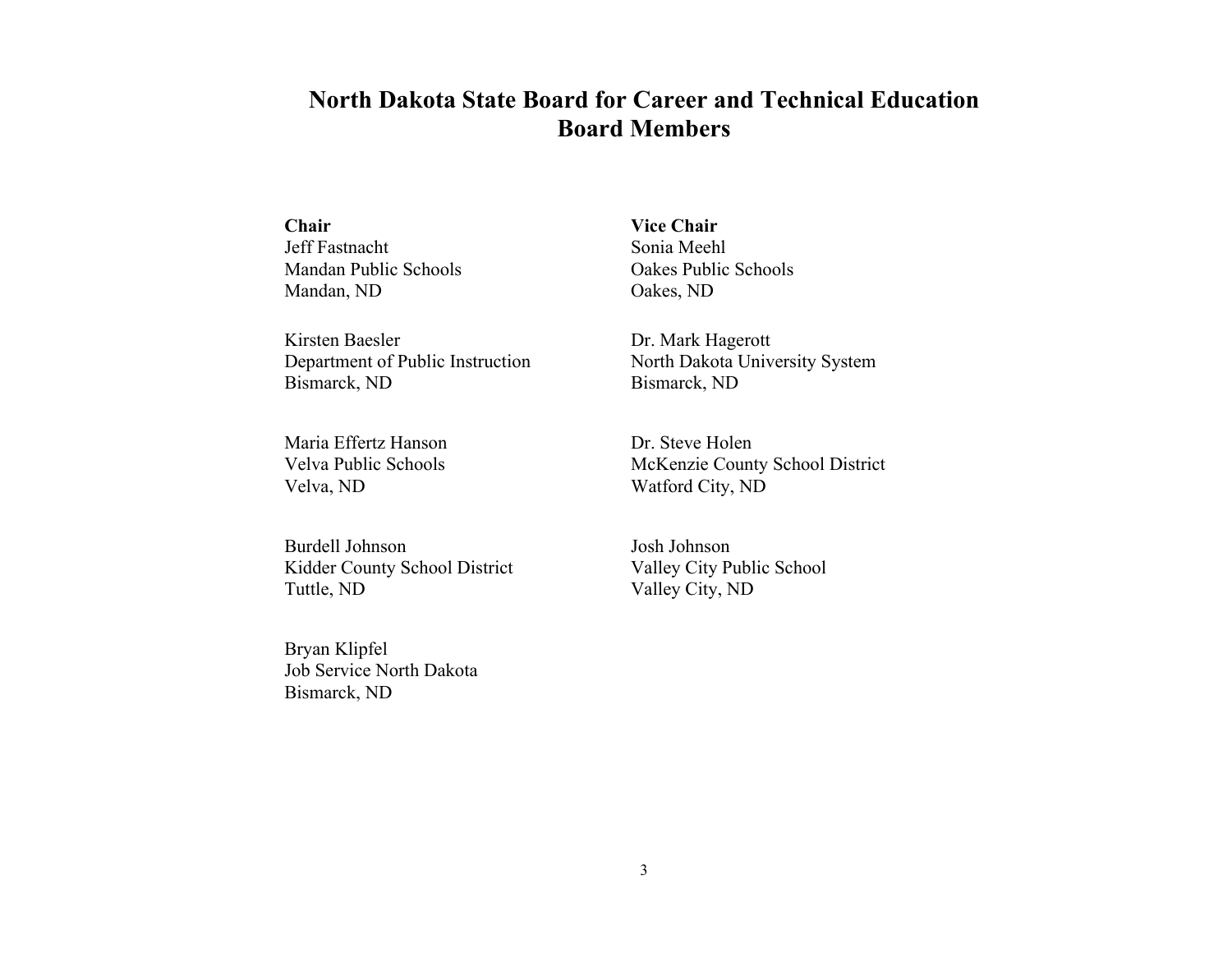### **North Dakota Trade, Industry, and Technical Education**

Tracy Becker Michael Netzloff State Supervisor, TITH Education Curriculum and Standards Specialist 600 E. Boulevard Avenue, Department 270 600 E. Boulevard Avenue, Department 270 Bismarck, ND 58505-0610<br>
(701) 328-3178 (701) 328-3187  $(701)$  328-3178 [tmbecker@nd.gov](mailto:tmbecker@nd.gov) [mnetzloff@nd.gov](mailto:mnetzloff@nd.gov)

ND Department of Career and Technical Education ND Department of Career and Technical Education

This set of standards was approved and edited by current North Dakota teachers of Building Trades over a period of two months, through a cooperative process.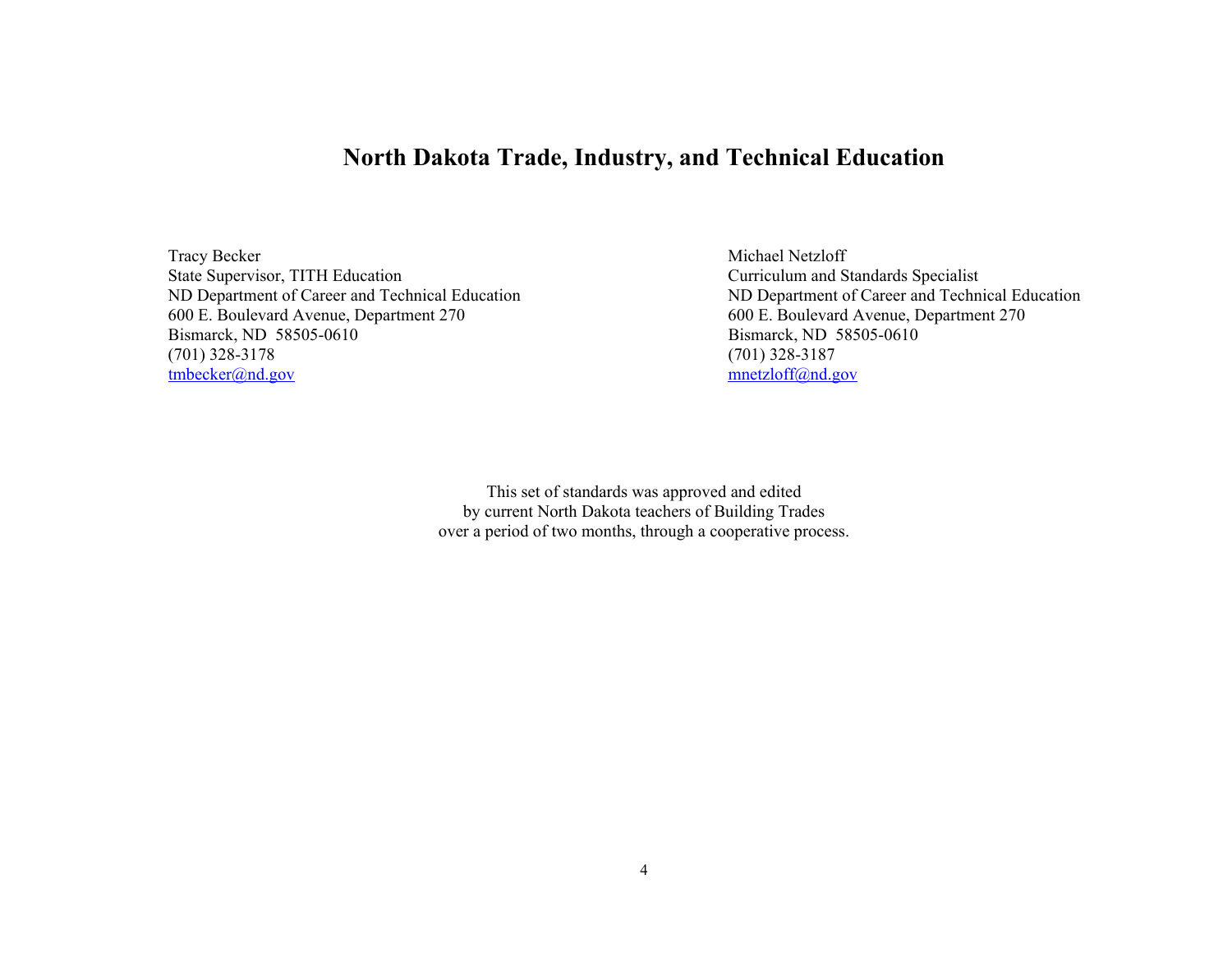## **Career and Technical Education Standards Introduction**

#### **Mission**

The mission of the State Board for Career and Technical Education (CTE) is to work with others to provide all North Dakota citizens with the technical skills, knowledge, and attitudes necessary for successful performance in a globally competitive workplace.

#### **Vision**

The State Board for Career and Technical Education (CTE) is committed to providing career awareness, work readiness skills, occupational preparation, and retraining of workers throughout the state. Career and technical education will span all educational levels, providing youth with exploration opportunities and the foundation skills needed to enter the world of work while providing adults with skills needed to enter, re-enter, or advance in the workforce.

#### **Goal**

North Dakota Career and Technical Education's goal is to create a competitive and knowledgeable work force. This is accomplished through a variety of educational program areas that are organized to prepare students for careers in their chosen fields, to take leadership roles, and balance their multiple roles in life. CTE programs prepare students with the knowledge and skills to make informed career choices, to integrate and apply academic concepts, to prepare for successful participation in a global society, and to engage in lifelong learning.

#### **Standards Development Process**

Standards development is a multi-phase process. Existing and/or industry standards are the basis for the North Dakota Program Standards. A team of expert secondary and postsecondary teachers, business and industry representatives, and the state program supervisor draft the standards document. Once the document is finalized, the State Board for Career and Technical Education approves and adopts the standards.

Course Frameworks are also developed by the writing team. A framework includes a brief overview of the course content, topical units of study, and identifies the standards recommended for inclusion within the course. The frameworks are tailored to prepare young people for the opportunities in North Dakota. School Districts will use the frameworks as a guide for developing curriculum that reflects local needs.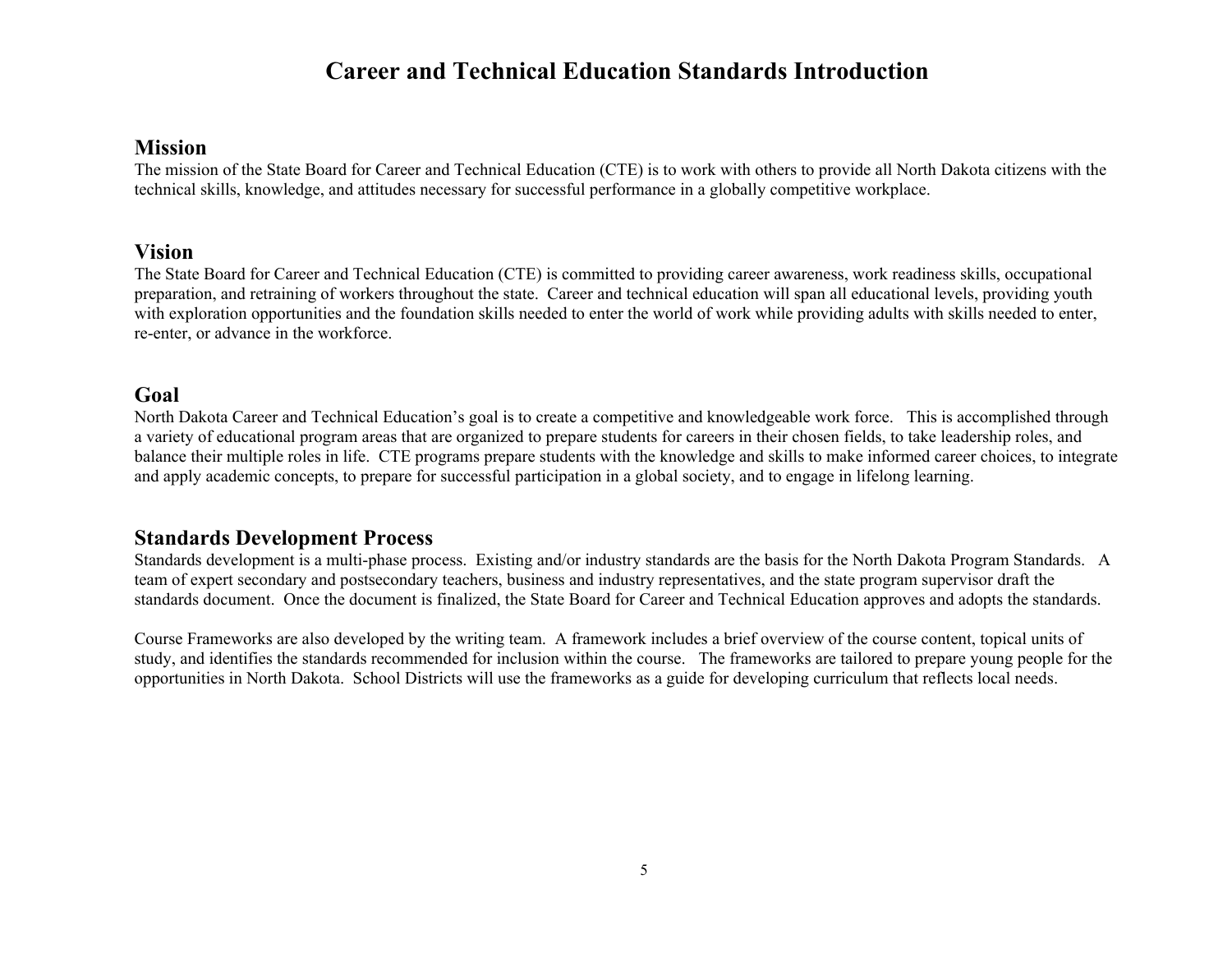## **Key Principles of Career and Technical Education**

## **We believe that Career Technical Education:**

**1. Draws its curricula, standards, and organizing principles from the workplace.**

The workplace provides the context, objectives, and organizing constructs for instruction and assessment. The workplace also defines the standards of performance necessary, including those required for academic, technical, and employability skills.

- **2. Is a critical and integral component of the total educational system, offering career-oriented benefits for all students.** CTE classes offer educational benefits to students pursuing careers requiring specific technical skills as well as providing a strong foundation for those pursuing a traditional four-year (or more) degree.
- **3. Is a critical and integral component of the workforce development system, providing the essential foundation for a thriving economy.**

Preparation of a well-prepared, qualified workforce requires solid academics, good work ethics, and specific technical skills as well as the ability to communicate, work with others, solve problems, and use information. CTE contributes directly to this preparation by providing a curriculum tied to specific workplace requirements.

**4. Maintains high levels of excellence supported through identification of academic and workplace standards, measurement of performance (accountability), and high expectations for participant success.**

Career Technical Education is committed to continuous improvement, attention to industry certification, and the development of highly qualified teachers.

**5. Is robust and flexible enough to respond to the needs of the multiple educational environments, customers, and levels of specialization.**

CTE involves a large and complex delivery system that (1) integrates career exploration, (2) provides effective tools for organizing all curricula, (3) facilitates the teaching and use of technology, (4) is integrated into the total learning experience, (5) enhances the learning of academic subjects, (6) teaches broad occupational skills, (7) includes all aspects of the industry, (8) teaches how to balance family and work responsibilities, (9) provides job-specific training, (10) is offered at multiple levels of the educational continuum, and (11) is delivered through a variety of educational environments.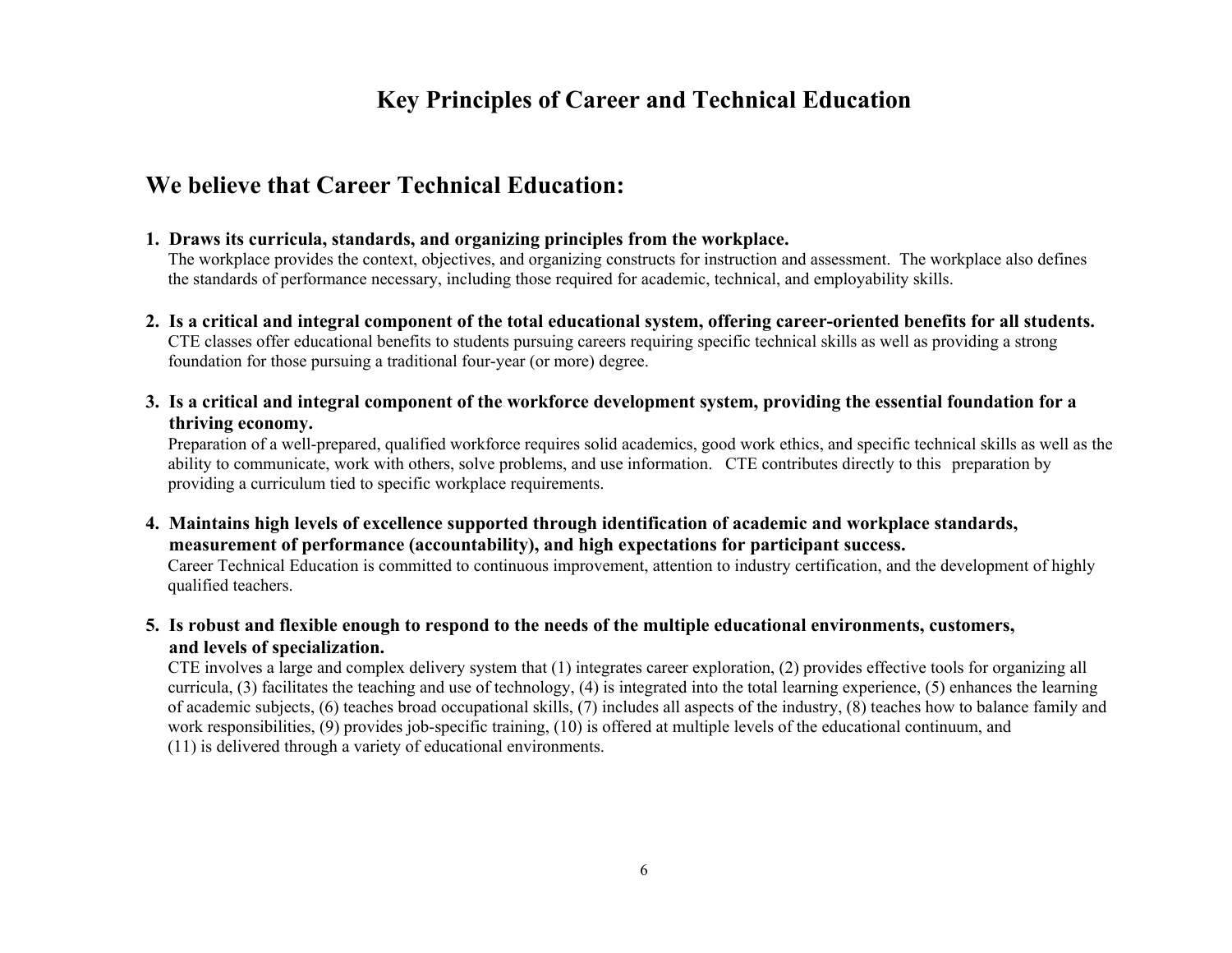## **Table of Contents**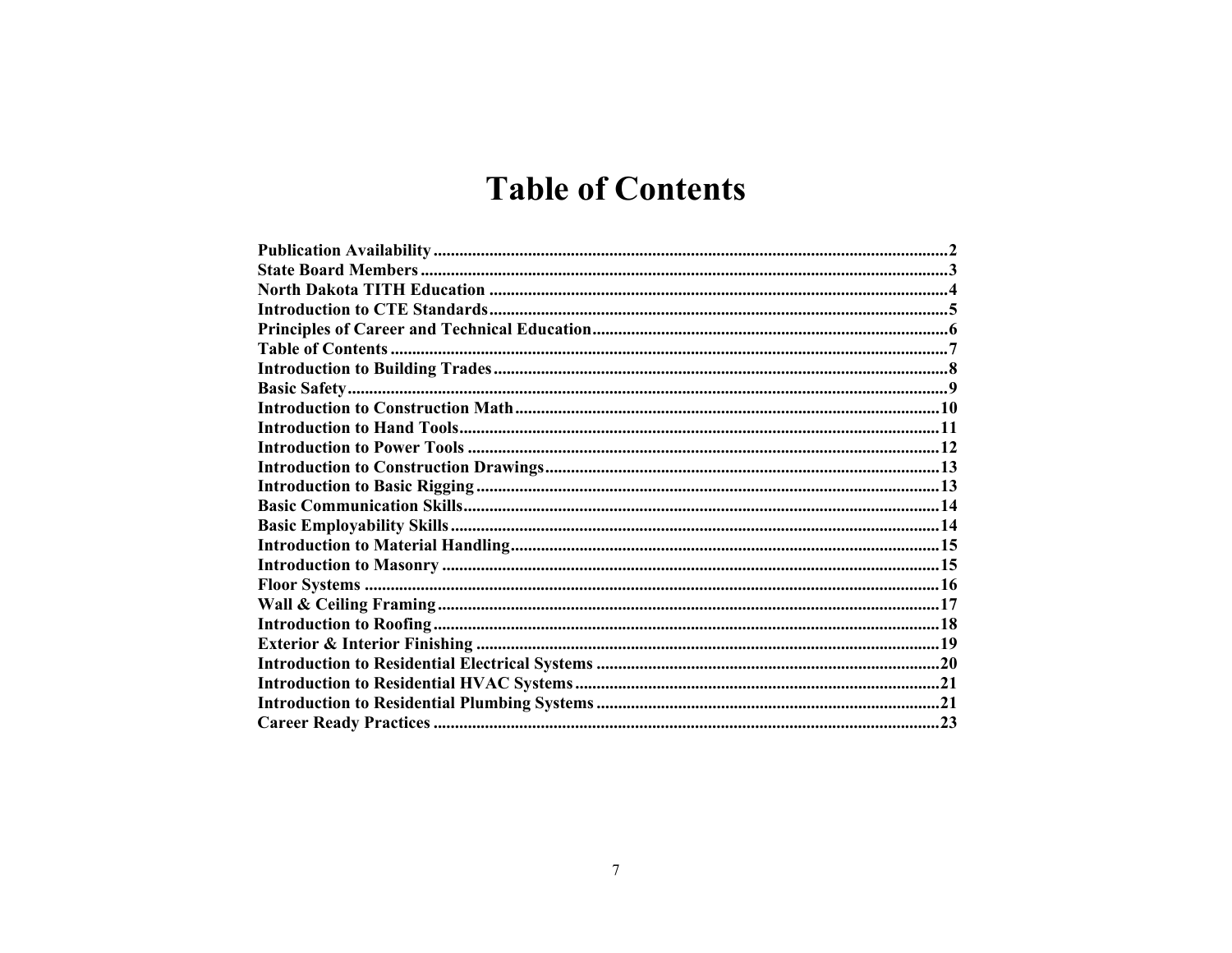| Standard  |                                                           | <b>INTRODUCTION TO BUILDING TRADES</b>                                                          |
|-----------|-----------------------------------------------------------|-------------------------------------------------------------------------------------------------|
| Topic 1.1 |                                                           | Describe the construction industry.                                                             |
|           |                                                           | <b>Student Competencies</b>                                                                     |
|           | 1.1.1                                                     | Define construction and summarize the current and future outlook for jobs.                      |
|           | 1.1.2                                                     | Identify some of construction's more prominent contributions in history.                        |
| Topic 1.2 |                                                           | Explain the benefits of a construction career.                                                  |
|           |                                                           | <b>Student Competencies</b>                                                                     |
|           | 1.2.1                                                     | Recognize and describe how construction careers make a difference in the community.             |
|           | 1.2.2                                                     | Describe the financial and professional benefits of pursuing a construction career.             |
| Topic 1.3 | Describe the typical career path for craft professionals. |                                                                                                 |
|           |                                                           | <b>Student Competencies</b>                                                                     |
|           | 1.3.1                                                     | Describe industry sectors and the progression path for construction careers.                    |
|           | 1.3.2                                                     | Identify different construction careers and the types of skills they require.                   |
| Topic 1.4 |                                                           | Identify ways to pursue a career in the construction industry.                                  |
|           |                                                           | <b>Student Competencies</b>                                                                     |
|           | 1.4.1                                                     | Explain the benefits of career and technical education programs.                                |
|           | 1.4.2                                                     | Describe the advantages of craft training programs and their relationship with apprenticeships. |
|           | 1.4.3                                                     | Summarize the path to a construction career through community colleges and universities.        |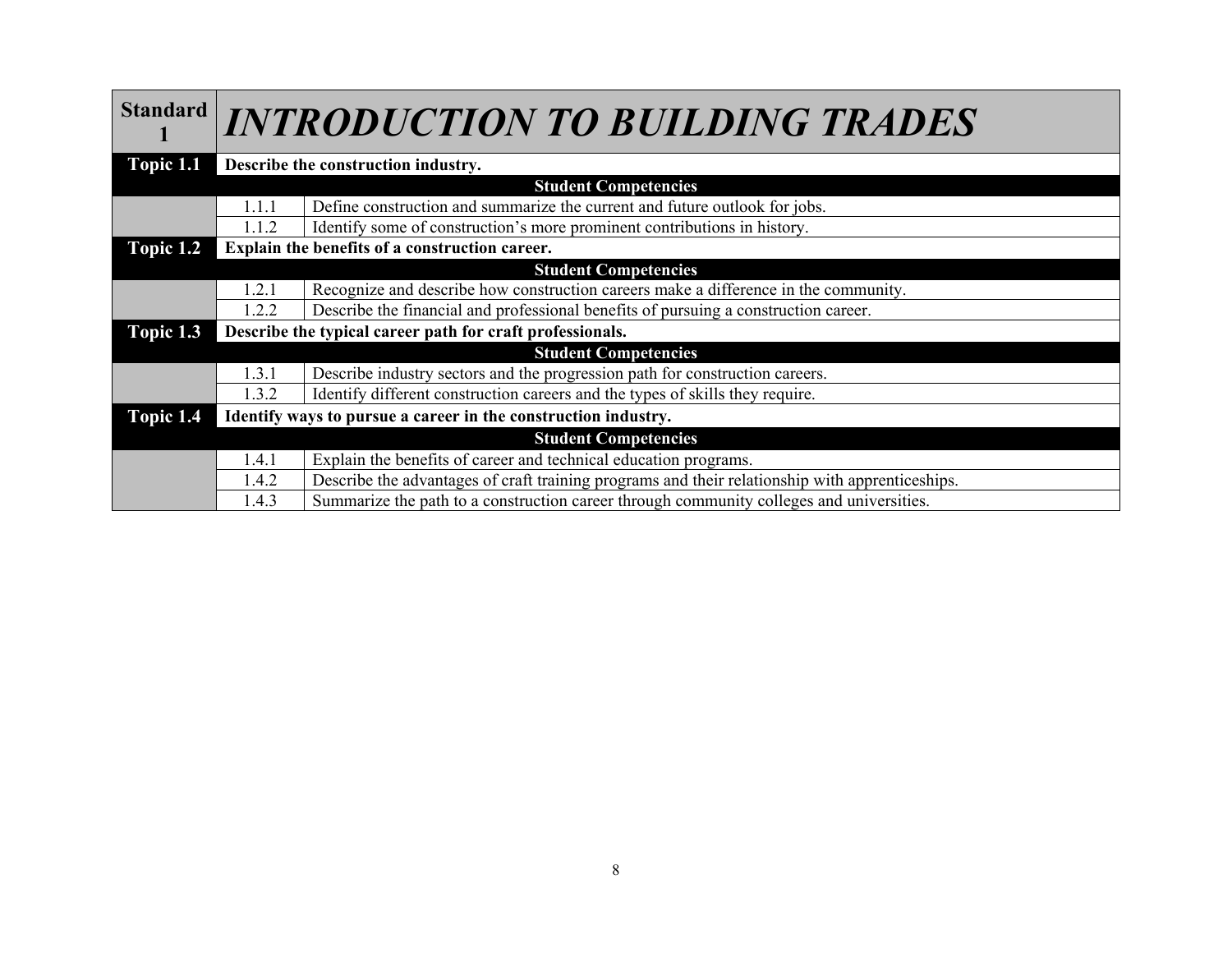| <b>Standard</b><br>$\overline{2}$ |                                                           | <b>BASIC SAFETY</b>                                                                                  |
|-----------------------------------|-----------------------------------------------------------|------------------------------------------------------------------------------------------------------|
| Topic 2.1                         |                                                           | Explain the benefits of safety, the cost of workplace incidents, and ways to reduce related hazards. |
|                                   |                                                           | <b>Student Competencies</b>                                                                          |
|                                   | 2.1.1                                                     | Describe the types of workplace incidents along with physical and monetary impacts.                  |
|                                   | 2.1.2                                                     | Summarize the causes and consequences of common incidents.                                           |
|                                   | 2.1.3                                                     | Explain how to recognize, evaluate, and control workplace hazards.                                   |
| Topic 2.2                         |                                                           | Describe common fall hazards and methods to prevent them.                                            |
|                                   |                                                           | <b>Student Competencies</b>                                                                          |
|                                   | 2.2.1                                                     | Summarize the most common types of construction fall hazards.                                        |
|                                   | 2.2.2                                                     | Describe components of effective fall arrest systems and how they prevent or halt falls.             |
|                                   | 2.2.3                                                     | Explain how to use ladders and stairs safely.                                                        |
|                                   | 2.2.4                                                     | Identify key steps to ensuring scaffolds are assembled and used safely.                              |
| Topic 2.3                         |                                                           | Recognize and avoid struck-by and caught-in-between hazards.                                         |
|                                   |                                                           | <b>Student Competencies</b>                                                                          |
|                                   | 2.3.1                                                     | Describe struck-by hazards and how to avoid them.                                                    |
|                                   | 2.3.2                                                     | Describe common caught-in/caught-between hazards and steps that can prevent them.                    |
| Topic 2.4                         | Identify common electrical hazards and how to avoid them. |                                                                                                      |
|                                   |                                                           | <b>Student Competencies</b>                                                                          |
|                                   | 2.4.1                                                     | Summarize basic job-site electrical safety guidelines.                                               |
|                                   | 2.4.2                                                     | Explain the importance of disabling equipment as well as basic lockout/tagout procedures.            |
| Topic 2.5                         |                                                           | Associate personal protective equipment (PPE) with the hazards they reduce or eliminate.             |
|                                   |                                                           | <b>Student Competencies</b>                                                                          |
|                                   | 2.5.1                                                     | Explain how PPE is used to protect craftworkers from different types of injuries.                    |
|                                   | 2.5.2                                                     | Explain how respirators protect craft workers from respiratory dangers.                              |
| <b>Topic 2.6</b>                  |                                                           | Describe safety practices used with other common job-site hazards.                                   |
|                                   |                                                           | <b>Student Competencies</b>                                                                          |
|                                   | 2.6.1                                                     | List other types of hazards craftworkers may encounter.                                              |
|                                   | 2.6.2                                                     | Describe common environmental hazards and how craft workers should respond to them.                  |
|                                   | 2.6.3                                                     | Summarize hazards associated with hot work.                                                          |
|                                   | 2.6.4                                                     | Identify fire hazards and describe basic fire fighting procedures.                                   |
|                                   | 2.6.5                                                     | Name different types of confined spaces and how to avoid related hazards.                            |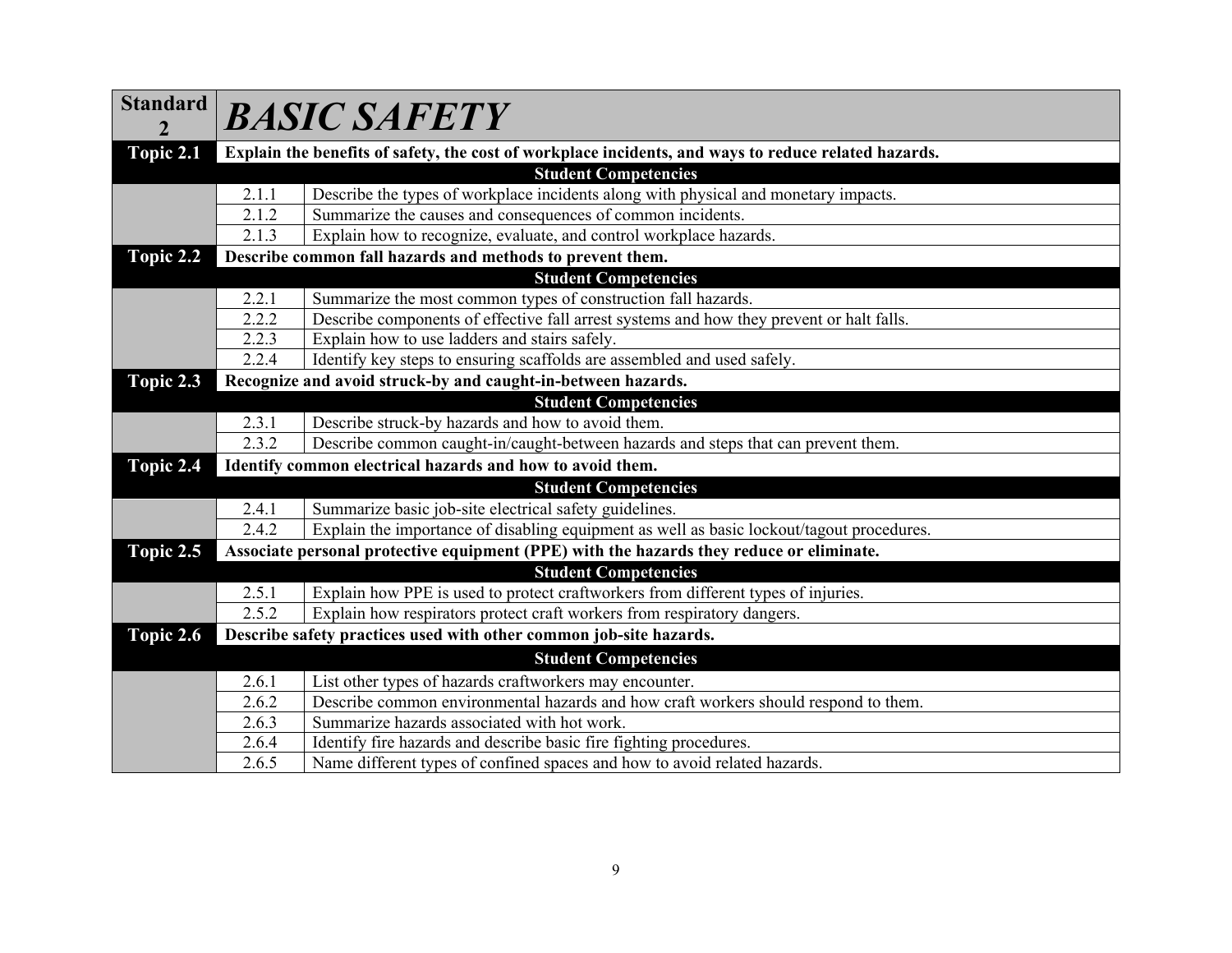| Standard<br>3 |       | INTRODUCTION TO CONSTRUCTION MATH                                                                               |
|---------------|-------|-----------------------------------------------------------------------------------------------------------------|
| Topic 3.1     |       | Identify whole numbers and solve basic arithmetic problems with them.                                           |
|               |       | <b>Student Competencies</b>                                                                                     |
|               | 3.1.1 | List the key qualities of whole numbers and summarize their place values.                                       |
|               | 3.1.2 | Add and subtract whole numbers.                                                                                 |
|               | 3.1.3 | Multiply and divide whole numbers.                                                                              |
| Topic 3.2     |       | Name fraction types and calculate with fractions.<br><b>Student Competencies</b>                                |
|               | 3.2.1 | Define equivalent fractions and calculate their lowest common denominators.                                     |
|               | 3.2.2 | Define improper fractions and convert them into mixed numbers.                                                  |
|               | 3.2.3 | Add and subtract fractions.                                                                                     |
|               | 3.2.4 | Multiply and divide fractions.                                                                                  |
| Topic 3.3     |       | Identify decimal numbers and calculate with them.                                                               |
|               |       | <b>Student Competencies</b>                                                                                     |
|               | 3.3.1 | List the key qualities of decimal numbers and summarize their place values.                                     |
|               | 3.3.2 | Add, subtract, multiply, and divide decimal numbers.                                                            |
|               | 3.3.3 | Convert between decimals, fractions, and percentages.                                                           |
| Topic 3.4     |       | Name the common length-measuring tools and use them to measure lengths accurately.                              |
|               |       | <b>Student Competencies</b>                                                                                     |
|               | 3.4.1 | Describe English and metric rulers, using them correctly to measure lengths.                                    |
|               | 3.4.2 | Describe English and metric measuring tapes, using them correctly to measure lengths.                           |
| Topic 3.5     |       | Name common length, weight, volume, and temperature units in both the inch-pound and metric systems and convert |
|               |       | them into other comparable units.                                                                               |
|               |       | <b>Student Competencies</b>                                                                                     |
|               | 3.5.1 | List and convert between common inch-pound and metric length units.                                             |
|               | 3.5.2 | List and convert between common inch-pound and metric weight units.                                             |
|               | 3.5.3 | List and convert between common inch-pound and metric volume units.                                             |
|               | 3.5.4 | List and convert between common inch-pound and metric temperature units.                                        |
| Topic 3.6     |       | Classify angles and geometric shapes, as well as calculating their areas or volumes.                            |
|               |       | <b>Student Competencies</b>                                                                                     |
|               | 3.6.1 | List each angle type.                                                                                           |
|               | 3.6.2 | Name common geometric shapes and summarize their qualities.                                                     |
|               | 3.6.3 | Calculate the area of two-dimensional shapes.                                                                   |
|               | 3.6.4 | Calculate the volume of three-dimensional shapes.                                                               |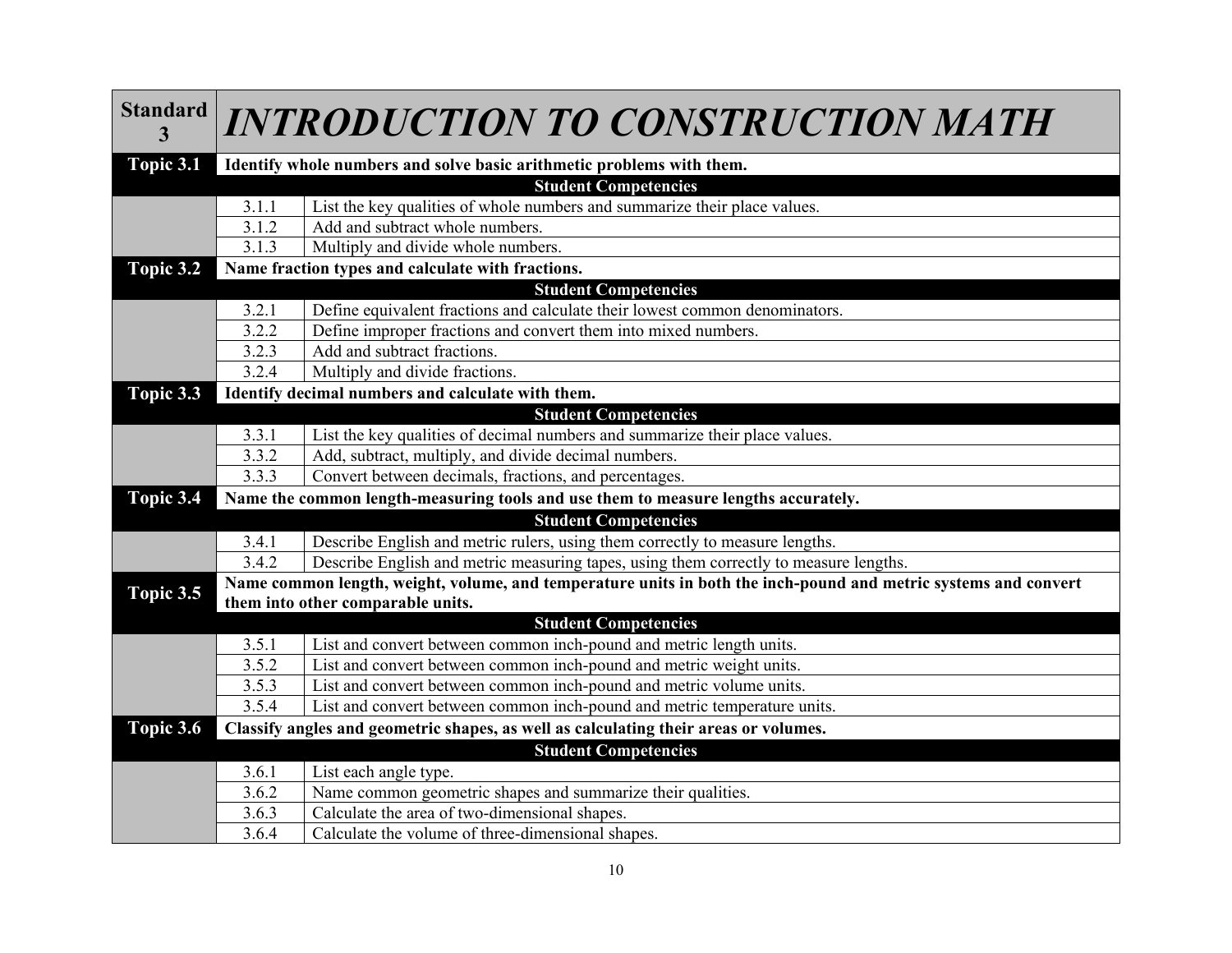| Standard  |       | <b>INTRODUCTION TO HAND TOOLS</b>                                               |
|-----------|-------|---------------------------------------------------------------------------------|
| Topic 4.1 |       | Name common hand tools and state how to use them.                               |
|           |       | <b>Student Competencies</b>                                                     |
|           | 4.1.1 | Identify various hammers and demolition tools and explain how to use them.      |
|           | 4.1.2 | Describe chisels and punches and how they are used.                             |
|           | 4.1.3 | Match screwdrivers to the appropriate hardware.                                 |
|           | 4.1.4 | Differentiate between non-adjustable, adjustable, and socket wrenches.          |
|           | 4.1.5 | Describe various types of pliers and explain how they are used.                 |
| Topic 4.2 |       | Identify common measurement and layout tools and describe how to use them.      |
|           |       | <b>Student Competencies</b>                                                     |
|           | 4.2.1 | Explain how to use a variety of measuring tools.                                |
|           | 4.2.2 | Define various types of levels and layout tools and indicate how they are used. |
| Topic 4.3 |       | Identify and describe other hand tools common to shops and jobsites.            |
|           |       | <b>Student Competencies</b>                                                     |
|           | 4.3.1 | Differentiate between various handsaws and their designated applications.       |
|           | 4.3.2 | Identify common clamp designs.                                                  |
|           | 4.3.3 | Explain how different files and utility knives are used with various materials. |
|           | 4.3.4 | Describe shovels and picks and the tasks for which each one is best suited.     |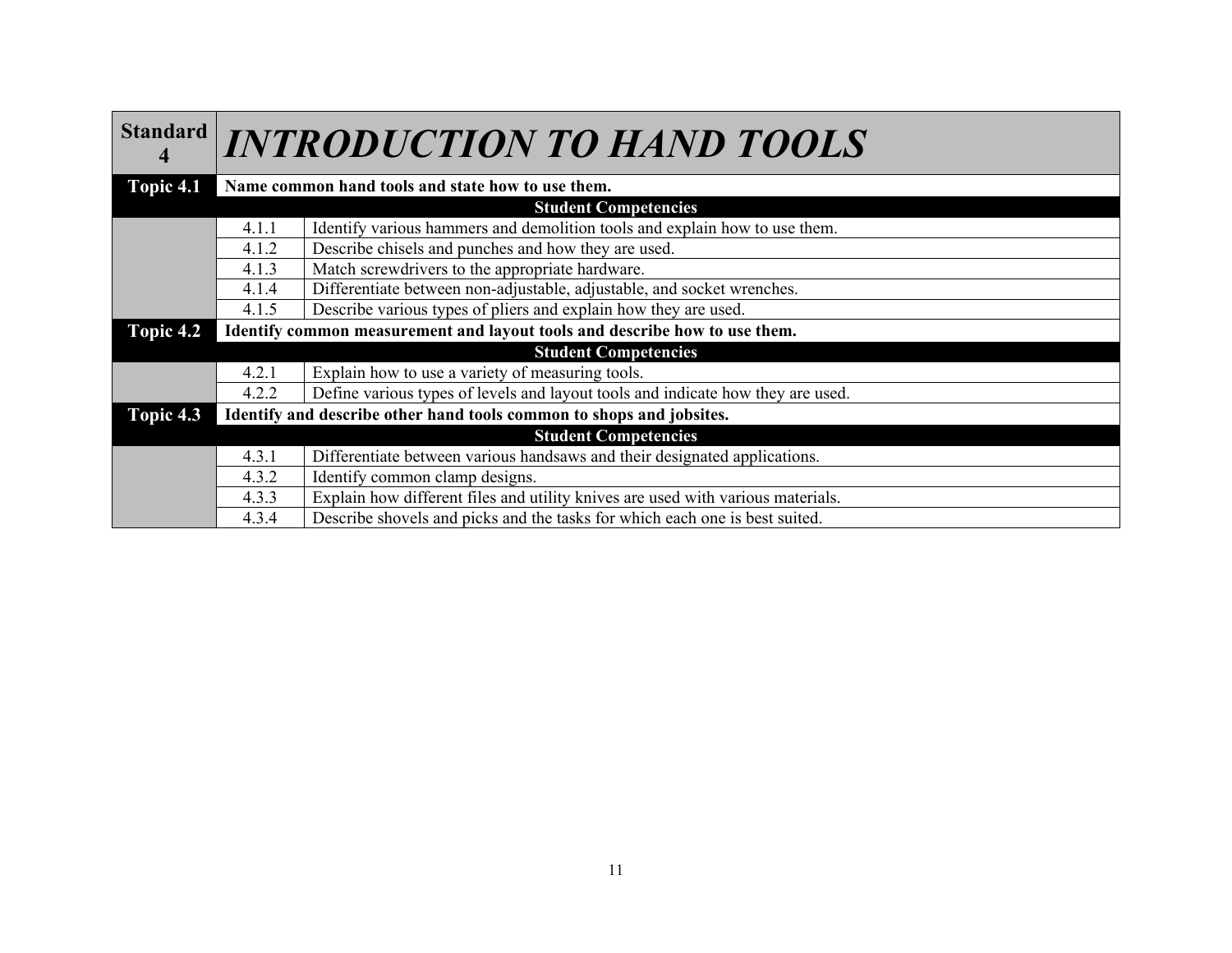| 5                |       | Standard <b>INTRODUCTION TO POWER TOOLS</b>                                                  |
|------------------|-------|----------------------------------------------------------------------------------------------|
| Topic 5.1        |       | Identify and explain how to use various types of power drills and impact wrenches.           |
|                  |       | <b>Student Competencies</b>                                                                  |
|                  | 5.1.1 | Summarize basic power tool safety guidelines.                                                |
|                  | 5.1.2 | Identify common power drills and bits and explain how to use them.                           |
|                  | 5.1.3 | Describe the difference between hammer drills and impact drivers.                            |
|                  | 5.1.4 | Identify pneumatic drills and impact wrenches and explain how to use them.                   |
| <b>Topic 5.2</b> |       | Identify and explain how to use various types of power saws.                                 |
|                  |       | <b>Student Competencies</b>                                                                  |
|                  | 5.2.1 | Explain how to use a circular saw and identify different types of blades.                    |
|                  | 5.2.2 | Differentiate between jigsaws and reciprocating saws and explain how to use them.            |
|                  | 5.2.3 | Explain how to use a portable band saw.                                                      |
|                  | 5.2.4 | Describe the difference between miter saws and cutoff saws.                                  |
|                  | 5.2.5 | Explain how to use table saws and describe the types of jobs for which they are best suited. |
| Topic 5.3        |       | Describe the types of jobs best suited to grinders and oscillating multi-tools.              |
|                  |       | <b>Student Competencies</b>                                                                  |
|                  | 5.3.1 | Explain how to use various types of grinders.                                                |
|                  | 5.3.2 | Identify grinder accessories and the jobs for which they are used.                           |
|                  | 5.3.3 | List the type of jobs that can be performed using an oscillating multi-tool.                 |
| Topic 5.4        |       | Identify and explain how to use miscellaneous power tools.                                   |
|                  |       | <b>Student Competencies</b>                                                                  |
|                  | 5.4.1 | Discuss the hazards of using power nailers.                                                  |
|                  | 5.4.2 | Describe jobs that can be performed with hydraulic jacks.                                    |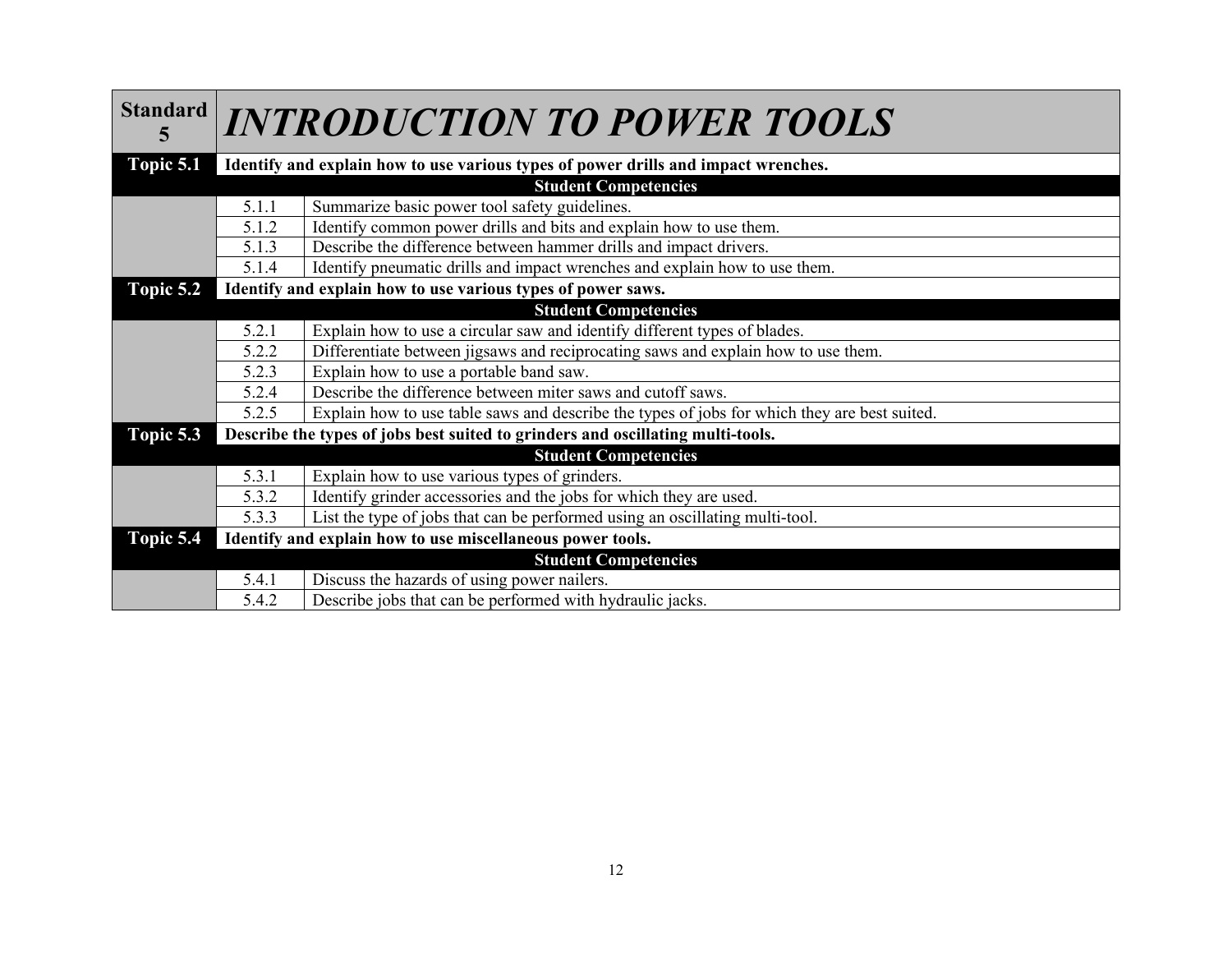| <b>Standard</b> |                                                                                                             | <i><b>INTRODUCTION TO CONSTRUCTION</b></i>                                                                             |
|-----------------|-------------------------------------------------------------------------------------------------------------|------------------------------------------------------------------------------------------------------------------------|
| 6               |                                                                                                             | <b>DRAWINGS</b>                                                                                                        |
| Topic 6.1       | Describe components and features used in construction drawings and identify how the drawings are different. |                                                                                                                        |
|                 |                                                                                                             | <b>Student Competencies</b>                                                                                            |
|                 | 6.1.1                                                                                                       | Summarize the purpose of the six basic construction drawing components.                                                |
|                 | 6.1.2                                                                                                       | List and explain the significance of various drawing elements, such as lines of construction, symbols, and grid lines. |
|                 | 6.1.3                                                                                                       | Explain how dimensions relate to various drawing scales.                                                               |
|                 | 6.1.4                                                                                                       | Demonstrate how to use engineer's and architect's scales.                                                              |
|                 | 6.1.5                                                                                                       | Identify the six types of construction drawings.                                                                       |

|           |                                                                                 | Standard <b>INTRODUCTION TO BASIC RIGGING</b>                                           |
|-----------|---------------------------------------------------------------------------------|-----------------------------------------------------------------------------------------|
| Topic 7.1 | Identify and describe various types of rigging slings, hardware, and equipment. |                                                                                         |
|           |                                                                                 | <b>Student Competencies</b>                                                             |
|           | 7.1.1                                                                           | Identify and describe various types of slings.                                          |
|           | 7.1.2                                                                           | Describe how to inspect various types of slings.                                        |
|           | 7.1.3                                                                           | Identify and describe how to inspect common rigging hardware.                           |
|           | 7.1.4                                                                           | Identify and describe various types of hoists.                                          |
|           | 7.1.5                                                                           | Identify and describe basic rigging hitches and the related Emergency Stop hand signal. |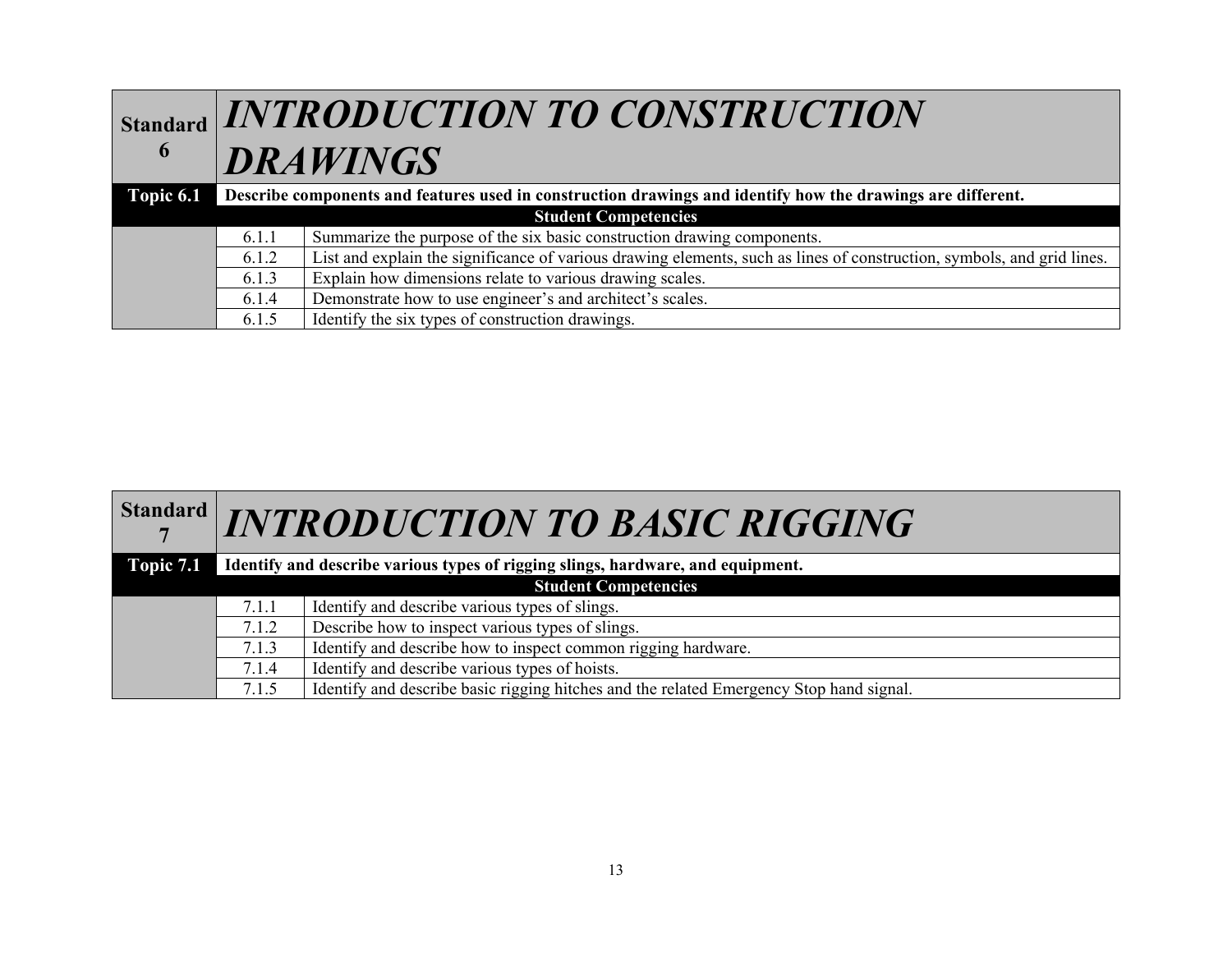|           |       | Standard <b>BASIC COMMUNICATION SKILLS</b>                                                               |
|-----------|-------|----------------------------------------------------------------------------------------------------------|
| Topic 8.1 |       | Describe the communication, listening, and speaking processes and their relationship to job performance. |
|           |       | <b>Student Competencies</b>                                                                              |
|           | 8.1.1 | Describe the communication process and the importance of listening and speaking skills.                  |
|           | 8.1.2 | Describe the listening process and identify good listening skills.                                       |
|           | 8.1.3 | Describe the speaking process and identify good speaking skills.                                         |
| Topic 8.2 |       | Describe good reading and writing skills and their relationship to job performance.                      |
|           |       | <b>Student Competencies</b>                                                                              |
|           | 8.2.1 | Describe the importance of good reading and writing skills.                                              |
|           | 8.2.2 | Describe job-related reading requirements and identify good reading skills.                              |
|           | 8.2.3 | Describe job-related writing requirements and identify good writing skills.                              |

| Standard<br>9 |       | <b>BASIC EMPLOYABILITY SKILLS</b>                                                                                   |  |  |
|---------------|-------|---------------------------------------------------------------------------------------------------------------------|--|--|
| Topic 9.1     |       | Describe the opportunities in the construction businesses and how to enter the construction workforce.              |  |  |
|               |       | <b>Student Competencies</b>                                                                                         |  |  |
|               | 9.1.1 | Describe the construction business and the opportunities offered by the trades.                                     |  |  |
|               | 9.1.2 | Explain how workers can enter the construction workforce.                                                           |  |  |
| Topic $9.2$   |       | Explain the importance of critical thinking and how to solve problems.                                              |  |  |
|               |       | <b>Student Competencies</b>                                                                                         |  |  |
|               | 9.2.1 | Describe critical thinking and barriers to solving problems.                                                        |  |  |
|               | 9.2.2 | Describe how to solve problems using critical thinking.                                                             |  |  |
|               | 9.2.3 | Describe problems related to planning and scheduling.                                                               |  |  |
| Topic 9.3     |       | Explain the importance of social skills and identify ways good social skills are applied in the construction trade. |  |  |
|               |       | <b>Student Competencies</b>                                                                                         |  |  |
|               | 9.3.1 | Identify good personal and social skills.                                                                           |  |  |
|               | 9.3.2 | Explain how to resolve conflicts with co-workers and supervisors.                                                   |  |  |
|               | 9.3.3 | Explain how to give and receive constructive criticism.                                                             |  |  |
|               | 9.3.4 | Identify and describe various social issues of concern in the workplace.                                            |  |  |
|               | 9.3.5 | Describe how to work in a team environment and how to be an effective leader.                                       |  |  |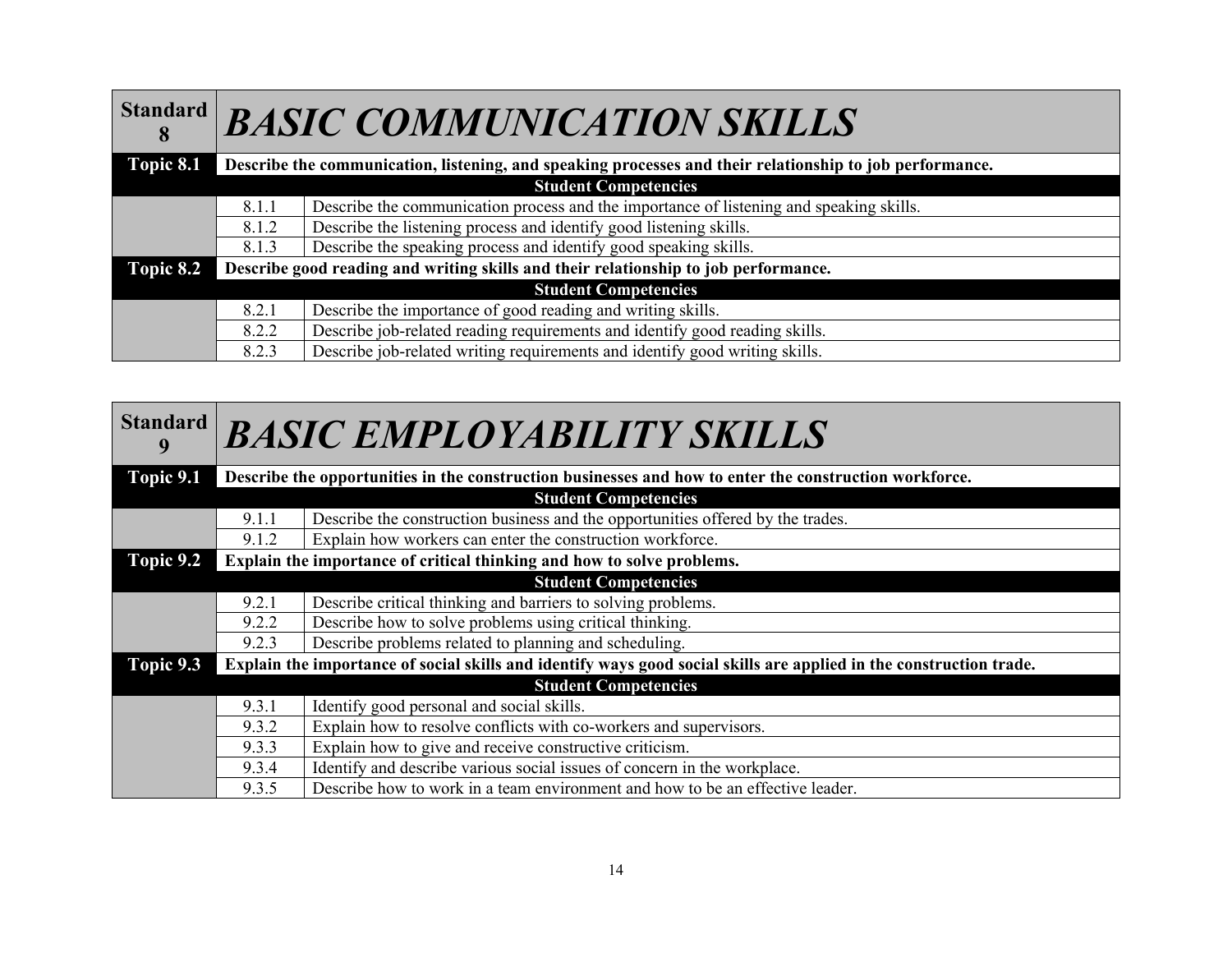|                   | Standard <b>INTRODUCTION TO MATERIAL HANDLING</b> |                                                                                       |  |  |
|-------------------|---------------------------------------------------|---------------------------------------------------------------------------------------|--|--|
| <b>Topic 10.1</b> |                                                   | Identify the basic concepts of material handling and common safety precautions.       |  |  |
|                   |                                                   | <b>Student Competencies</b>                                                           |  |  |
|                   | 10.1.1                                            | Describe the basic concepts of material handling and manual lifting.                  |  |  |
|                   | 10.1.2                                            | Identify common material handling safety precautions.                                 |  |  |
|                   | 10.1.3                                            | Identify and describe how to tie knots commonly used in material handling.            |  |  |
| Topic $10.2$      |                                                   | Identify various types of material handling equipment and describe how they are used. |  |  |
|                   |                                                   | <b>Student Competencies</b>                                                           |  |  |
|                   | 10.2.1                                            | Identify non-motorized material handling equipment and describe how they are used.    |  |  |
|                   | 10.2.2                                            | Identify motorized material handling equipment and describe how they are used.        |  |  |

|        | Standard <b>INTRODUCTION TO MASONRY</b>                                                                              |
|--------|----------------------------------------------------------------------------------------------------------------------|
|        | Topic 11.1 Describe and explain the historic and current methods and procedures used in the masonry trade.           |
|        | <b>Student Competencies</b>                                                                                          |
| 11.1.1 | Discuss the history of masonry.                                                                                      |
| 11.1.2 | Describe modern masonry materials and methods.                                                                       |
| 11.1.3 | Explain career ladders and advancement possibilities in masonry work.                                                |
| 11.1.4 | Describe the skills, attitudes, and abilities needed to work as a mason.                                             |
| 11.1.5 | State the safety precautions that must be practiced at a work site, including the following: Safety practices, Fall- |
|        | protection procedures, Forklift-safety operations.                                                                   |
| 11.1.6 | Perform the following basic bricklaying procedures: Mixing of mortar, Laying a mortar bed, Laying bricks.            |
| 11.1.7 | Put on eye protection, respiratory protection, and a safety harness.                                                 |
| 11.1.8 | Use the correct procedures for fueling and starting a gasoline-powered tool.                                         |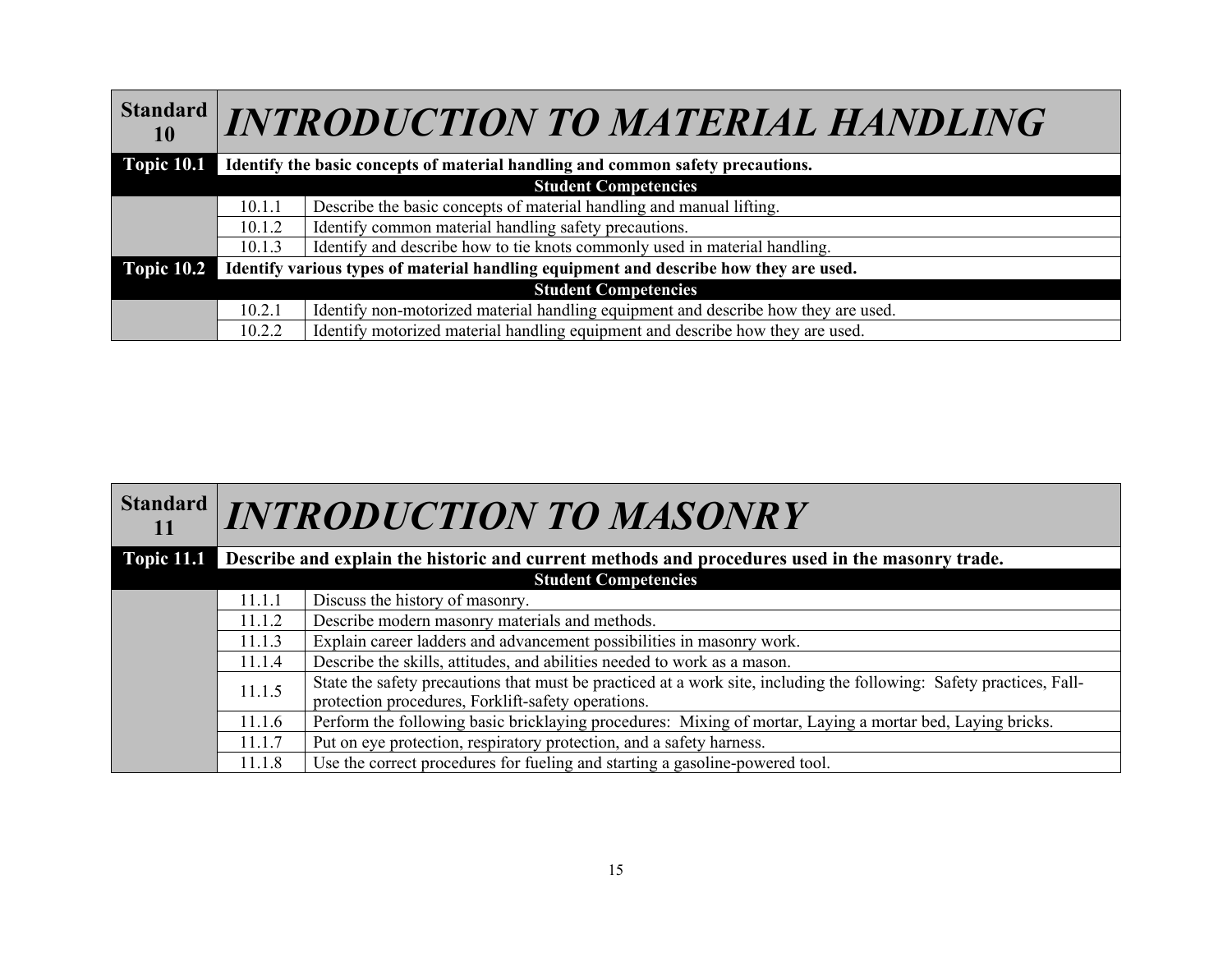| Standard<br>12    |          | <b>FLOOR SYSTEMS</b>                                                                                                  |  |  |
|-------------------|----------|-----------------------------------------------------------------------------------------------------------------------|--|--|
| <b>Topic 12.1</b> | methods. | Identify, lay out, and construct residential flooring systems to include materials and general platform framing       |  |  |
|                   |          | <b>Student Competencies</b>                                                                                           |  |  |
|                   | 12.1.1   | Identify the different types of framing systems.                                                                      |  |  |
|                   | 12.1.2   | Read and interpret drawings and specifications to determine floor system requirements.                                |  |  |
|                   | 12.1.3   | Identify floor and sill framing and support members.                                                                  |  |  |
|                   | 12.1.4   | Name the methods used to fasten sills to the foundation.                                                              |  |  |
|                   | 12.1.5   | Given specific floor load and span data, select the proper girder/beam size from a list of available girders/beams.   |  |  |
|                   | 12.1.6   | List and recognize different types of floor joists.                                                                   |  |  |
|                   | 12.1.7   | Given specific floor load and span data, select the proper joist size from a list of available joists.                |  |  |
|                   | 12.1.8   | List and recognize different types of bridging.                                                                       |  |  |
|                   | 12.1.9   | List and recognize different types of flooring materials.                                                             |  |  |
|                   | 12.1.10  | Explain the purposes of subflooring and underlayment.                                                                 |  |  |
|                   | 12.1.11  | Match selected fasteners used in floor framing to their correct uses.                                                 |  |  |
|                   | 12.1.12  | Estimate the amount of material needed to frame a floor assembly.                                                     |  |  |
|                   |          | Demonstrate the ability to: Lay out and construct a floor assembly, Install bridging, Install joists for a cantilever |  |  |
|                   | 12.1.13  | floor, Install a subfloor using butt-joint plywood/OSB panels, Install a single floor system using tongue-and-groove  |  |  |
|                   |          | plywood/OSB panels.                                                                                                   |  |  |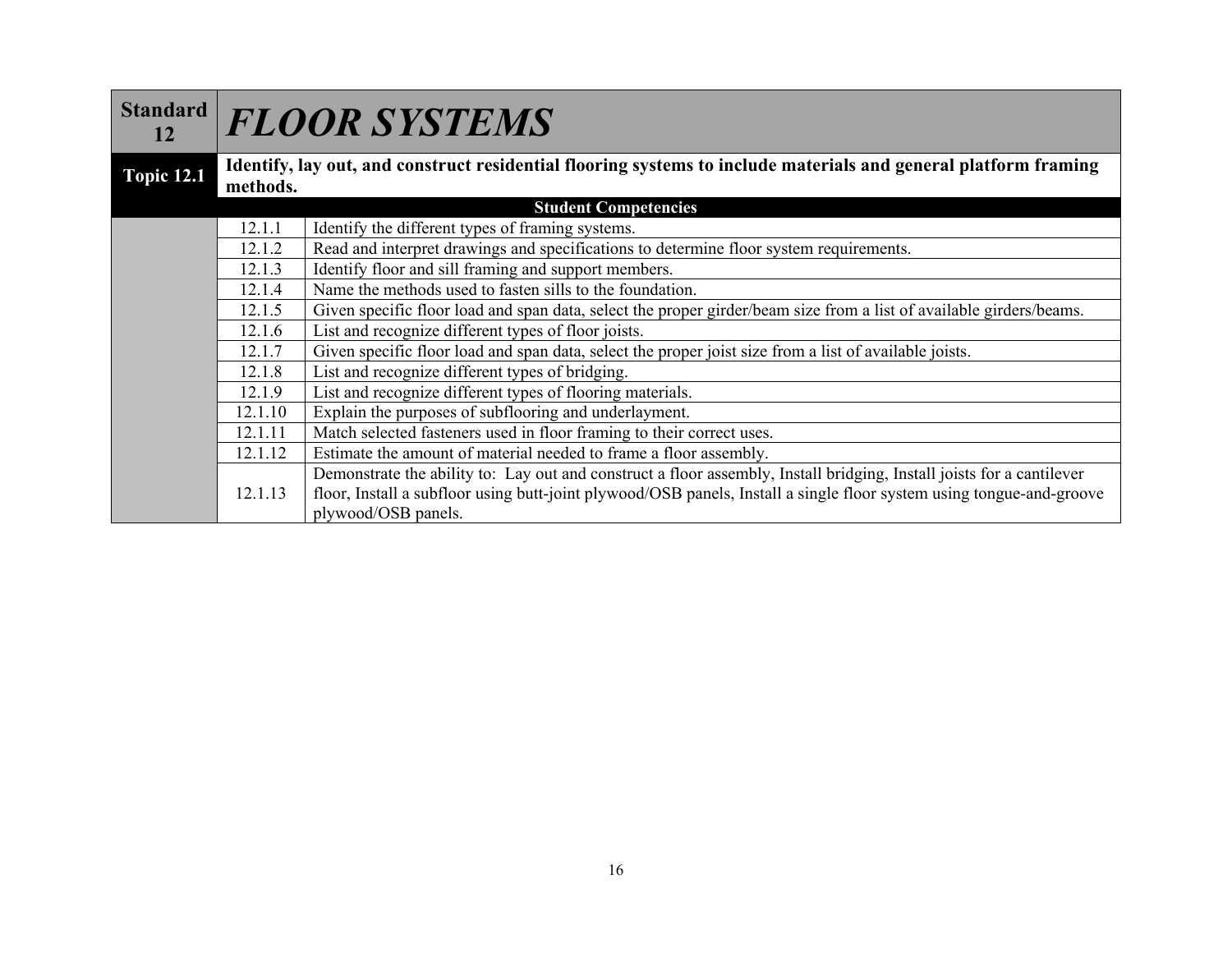| <b>Standard</b><br>13 |         | <b>WALL &amp; CEILING FRAMING</b>                                                                                     |
|-----------------------|---------|-----------------------------------------------------------------------------------------------------------------------|
|                       |         | <b>Topic 13.1</b> Identify, describe, and assemble correct wall and ceiling framing systems.                          |
|                       |         | <b>Student Competencies</b>                                                                                           |
|                       | 13.1.1  | Identify the components of a wall and ceiling layout.                                                                 |
|                       | 13.1.2  | Describe the procedure for laying out a wood frame wall, including plates, corner posts, door and window openings,    |
|                       |         | partition Ts, bracing, and firestops.                                                                                 |
|                       | 13.1.3  | Describe the correct procedure for assembling and erecting an exterior wall.                                          |
|                       | 13.1.4  | Identify the common materials and methods used for installing sheathing on walls.                                     |
|                       | 13.1.5  | Lay out, assemble, erect, and brace exterior walls for a frame building.                                              |
|                       | 13.1.6  | Describe wall framing techniques used in masonry construction.                                                        |
|                       | 13.1.7  | Explain the use of metal studs in wall framing.                                                                       |
|                       | 13.1.8  | Describe the correct procedure for laying out ceiling joists.                                                         |
|                       | 13.1.9  | Cut and install ceiling joists on a wood frame building.                                                              |
|                       | 13.1.10 | Estimate the materials required to frame walls and ceilings.                                                          |
| <b>Topic 13.2</b>     |         | Describe and identify thermal and moisture installation and protection.                                               |
|                       |         | <b>Student Competencies</b>                                                                                           |
|                       | 13.2.1  | Describe the safety and health hazards when working with insulation.                                                  |
|                       | 13.2.2  | Describe the various types of insulation and their characteristics.                                                   |
|                       | 13.2.3  | Describe the various installation methods for insulation.                                                             |
|                       |         | Identify the requirements for moisture control, waterproofing, and ventilation, and describe the related installation |
|                       | 13.2.4  | methods.                                                                                                              |
|                       | 13.2.5  | Describe the estimating procedure for thermal and moisture projects.                                                  |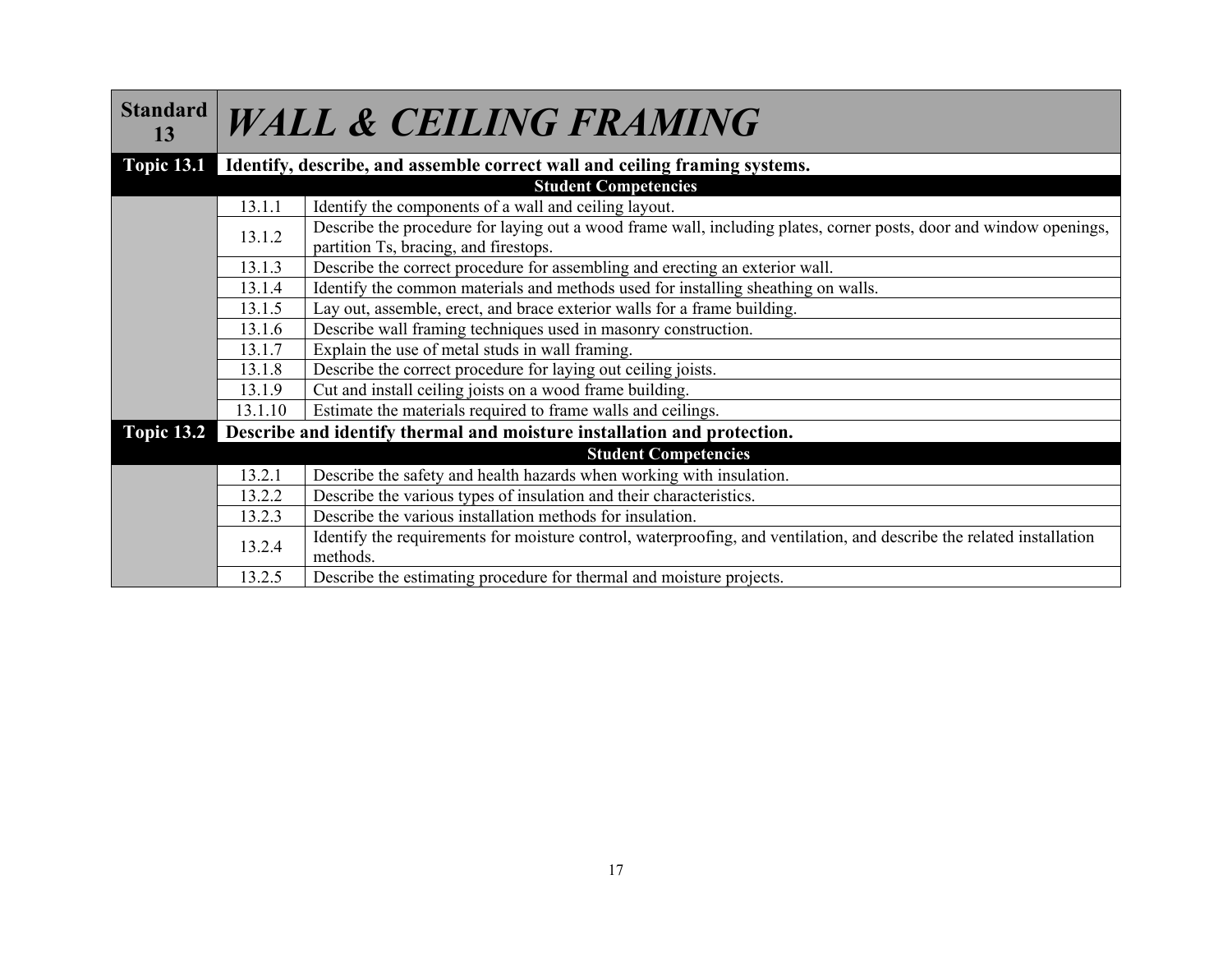| <b>Standard</b><br>14 |         | <b>INTRODUCTION TO ROOFING</b>                                                              |
|-----------------------|---------|---------------------------------------------------------------------------------------------|
| <b>Topic 14.1</b>     |         | Describe, identify, and complete basic roofing installation.                                |
|                       |         | <b>Student Competencies</b>                                                                 |
|                       | 14.1.1  | Understand the terms associated with roof framing.                                          |
|                       | 14.1.2  | Identify the roof framing members used in gable and hip roofs.                              |
|                       | 14.1.3  | Identify the methods used to calculate the length of a rafter.                              |
|                       | 14.1.4  | Identify the various types of trusses used in roof framing.                                 |
|                       | 14.1.5  | Use a rafter framing square, speed square, and calculator in laying out a roof.             |
|                       | 14.1.6  | Identify various types of sheathing used in roof construction.                              |
|                       | 14.1.7  | Frame a gable roof with vent openings.                                                      |
|                       | 14.1.8  | Frame a roof opening.                                                                       |
|                       | 14.1.9  | Erect a gable roof using trusses.                                                           |
|                       | 14.1.10 | Estimate the materials used in framing and sheathing a roof.                                |
| <b>Topic 14.2</b>     |         | Explain and install basic roofing applications.                                             |
|                       |         | <b>Student Competencies</b>                                                                 |
|                       | 14.2.1  | Identify the materials and methods used in roofing.                                         |
|                       | 14.2.2  | Explain the safety requirements for roof jobs.                                              |
|                       | 14.2.3  | Install fiberglass shingles on gable and hip roofs.                                         |
|                       | 14.2.4  | Close up a valley using fiberglass shingles.                                                |
|                       | 14.2.5  | Explain how to make various roof projections watertight when using fiberglass shingles.     |
|                       | 14.2.6  | Complete the proper cuts and install the main and hip ridge caps using fiberglass shingles. |
|                       | 14.2.7  | Lay out, cut, and install a cricket or saddle.                                              |
|                       | 14.2.8  | Demonstrate the techniques for installing other selected types of roofing materials.        |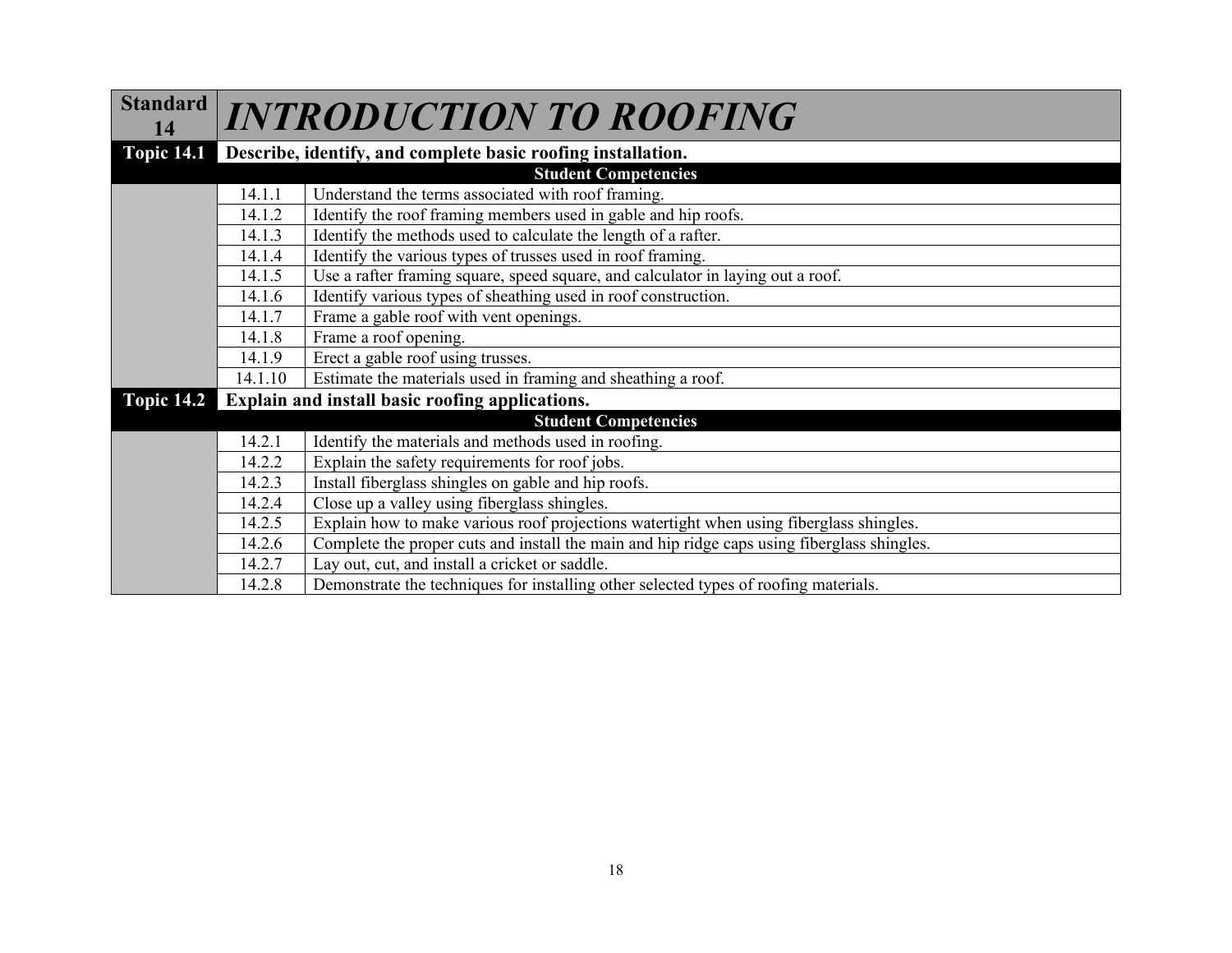| <b>Standard</b><br>15 |         | <b>EXTERIOR &amp; INTERIOR FINISHING</b>                                                                    |
|-----------------------|---------|-------------------------------------------------------------------------------------------------------------|
| <b>Topic 15.1</b>     |         | Describe and install various types and applications of exterior finishing.                                  |
|                       |         | <b>Student Competencies</b>                                                                                 |
|                       | 15.1.1  | Describe the purpose of wall insulation and flashing.                                                       |
|                       | 15.1.2  | Install selected common cornices.                                                                           |
|                       | 15.1.3  | Demonstrate lap and panel siding estimating methods.                                                        |
|                       | 15.1.4  | Describe the types and applications of common wood siding.                                                  |
|                       | 15.1.5  | Describe fiber-cement siding and its uses.                                                                  |
|                       | 15.1.6  | Describe the types and styles of vinyl and metal siding.                                                    |
|                       | 15.1.7  | Describe the types and applications of stucco and masonry veneer finishes.                                  |
|                       | 15.1.8  | Describe the types and applications of special exterior finish systems.                                     |
|                       | 15.1.9  | Install three types of siding commonly used in your area.                                                   |
| <b>Topic 15.2</b>     |         | Describe and install various types and applications of interior finishing.                                  |
|                       |         | <b>Student Competencies</b>                                                                                 |
|                       | 15.2.1  | Identify components of a drywall assembly.                                                                  |
|                       | 15.2.2  | Describe the installation of drywall.                                                                       |
|                       | 15.2.3  | Contrast rated assemblies to nonrated assemblies.                                                           |
|                       | 15.2.4  | Identify how to calculate a quantity takeoff for proper drywall installation.                               |
|                       | 15.2.5  | Identify differences between the six levels of finish established by industry standards.                    |
|                       | 15.2.6  | Identify the different materials for proper drywall finishing.                                              |
|                       | 15.2.7  | Identify the proper tools used in drywall finishing.                                                        |
|                       | 15.2.8  | Describe proper drywall finishing procedures.                                                               |
|                       | 15.2.9  | Explain how to estimate the proper amount of drywall finishing materials.                                   |
|                       | 15.2.10 | Describe the safety hazards related to working with window, door, floor, and ceiling trim.                  |
|                       | 15.2.11 | Identify the different types of standard moldings and materials.                                            |
|                       | 15.2.12 | Explain how to install different types of molding.                                                          |
|                       | 15.2.13 | Explain how to estimate window, door, floor, and ceiling trim.                                              |
| <b>Topic 15.3</b>     |         | Identify, interpret plans for, and build basic stair units.                                                 |
|                       |         | <b>Student Competencies</b>                                                                                 |
|                       | 15.3.1  | Identify the various types of stairs.                                                                       |
|                       | 15.3.2  | Identify the various parts of stairs.                                                                       |
|                       | 15.3.3  | Identify the materials used in the construction of stairs.                                                  |
|                       | 15.3.4  | Interpret construction drawings of stairs.                                                                  |
|                       | 15.3.5  | Calculate the total rise, number and size of risers, and number and size of treads required for a stairway. |
|                       | 15.3.6  | Lay out and cut stringers, risers, and treads.                                                              |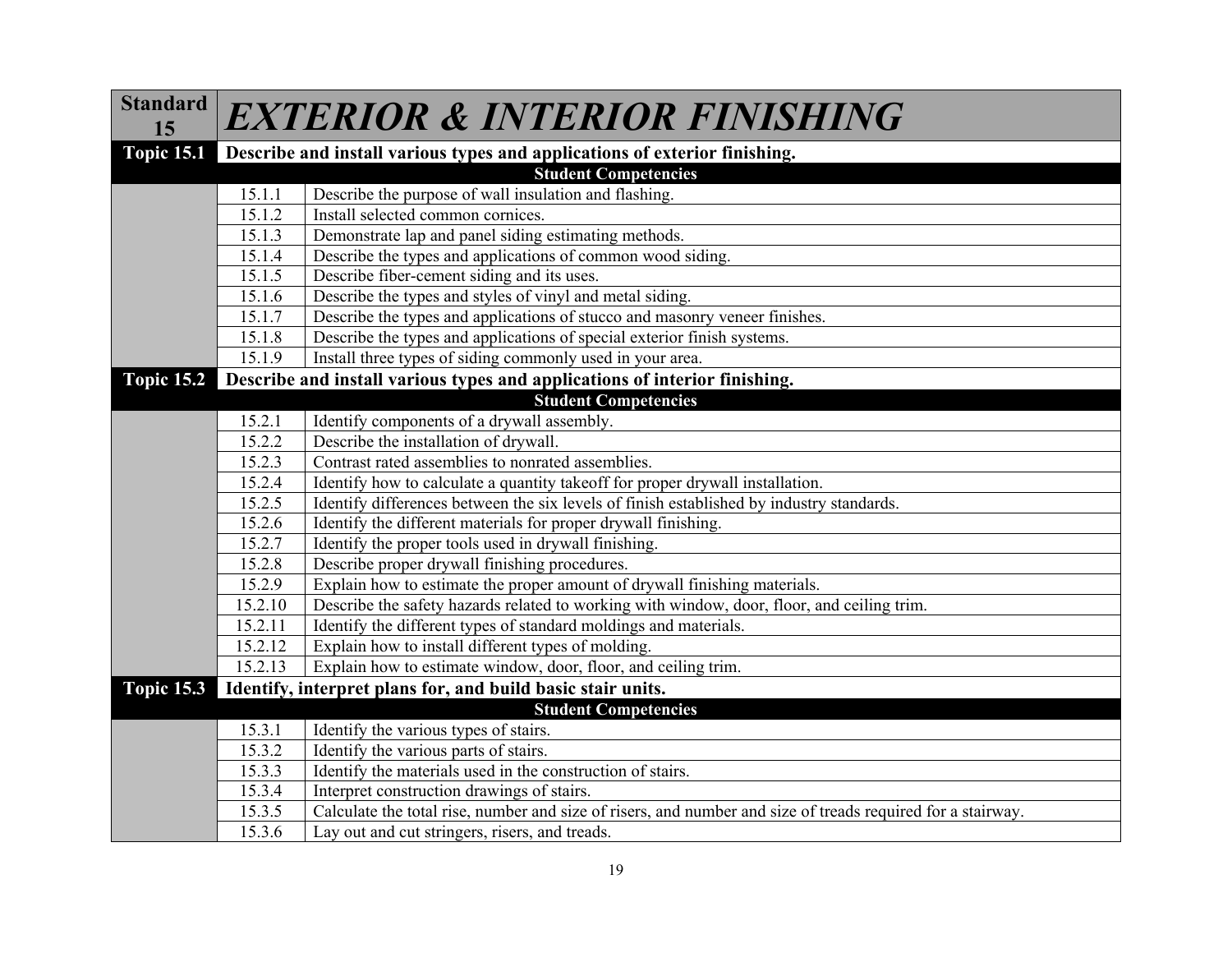| 15.3.7                                                             | Build a small stair unit with a temporary handrail.                  |
|--------------------------------------------------------------------|----------------------------------------------------------------------|
| <b>Topic 15.4</b> Explain and identify basic cabinet installation. |                                                                      |
|                                                                    | <b>Student Competencies</b>                                          |
| 15.4.1                                                             | Describe the safety hazards when installing cabinets.                |
| 15.4.2                                                             | Identify the different types of cabinets.                            |
| 15.4.3                                                             | Identify cabinet components and hardware and describe their purpose. |
| 15.4.4                                                             | Explain how to lay out and install a basic set of cabinets.          |

|                   |                                                        | Standard <b>INTRODUCTION TO RESIDENTIAL</b>                                                                          |  |
|-------------------|--------------------------------------------------------|----------------------------------------------------------------------------------------------------------------------|--|
| <b>16</b>         |                                                        | <b>ELECTRICAL SYSTEMS</b>                                                                                            |  |
| <b>Topic 16.1</b> |                                                        | Develop and recognize correct electrical safety procedures and techniques.                                           |  |
|                   |                                                        | <b>Student Competencies</b>                                                                                          |  |
|                   | 16.1.1                                                 | Recognize safe working practices in the construction environment.                                                    |  |
|                   | 16.1.2                                                 | Explain the purpose of OSHA and how it promotes safety on the job.                                                   |  |
|                   | 16.1.3                                                 | Identify electrical hazards and how to avoid or minimize them in the workplace.                                      |  |
|                   | 16.1.4                                                 | Explain electrical safety issues concerning lockout/tagout procedures, confined space entry, respiratory protection, |  |
|                   |                                                        | and fall protection systems.                                                                                         |  |
|                   | 16.1.5                                                 | Develop a task plan and a hazard assessment for a given task and select the appropriate PPE and work methods to      |  |
|                   |                                                        | safely perform the task.                                                                                             |  |
| <b>Topic 16.2</b> | Calculate and explain residential electrical services. |                                                                                                                      |  |
|                   |                                                        | <b>Student Competencies</b>                                                                                          |  |
|                   | 16.2.1                                                 | Explain the role of the National Electrical Code® in residential wiring and describe how to determine electric       |  |
|                   |                                                        | service requirements for dwellings.                                                                                  |  |
|                   | 16.2.2                                                 | Explain the grounding requirements of a residential electric service.                                                |  |
|                   | 16.2.3                                                 | Calculate and select service-entrance equipment.                                                                     |  |
|                   | 16.2.4                                                 | Select the proper wiring methods for various types of residences.                                                    |  |
|                   | 16.2.5                                                 | Compute branch circuit loads and explain their installation requirements.                                            |  |
|                   | 16.2.6                                                 | Explain the types and purposes of equipment grounding conductors.                                                    |  |
|                   | 16.2.7                                                 | Explain the purpose of ground fault circuit interrupters and tell where they must be installed.                      |  |
|                   | 16.2.8                                                 | Size outlet boxes and select the proper type for different wiring methods.                                           |  |
|                   | 16.2.9                                                 | Describe rules for installing electric space heating and HVAC equipment.                                             |  |
|                   | 16.2.10                                                | Describe the installation rules for electrical systems around swimming pools, spas, and hot tubs.                    |  |
|                   | 16.2.11                                                | Explain how wiring devices are selected and installed.                                                               |  |
|                   | 16.2.12                                                | Describe the installation and control of lighting fixtures.                                                          |  |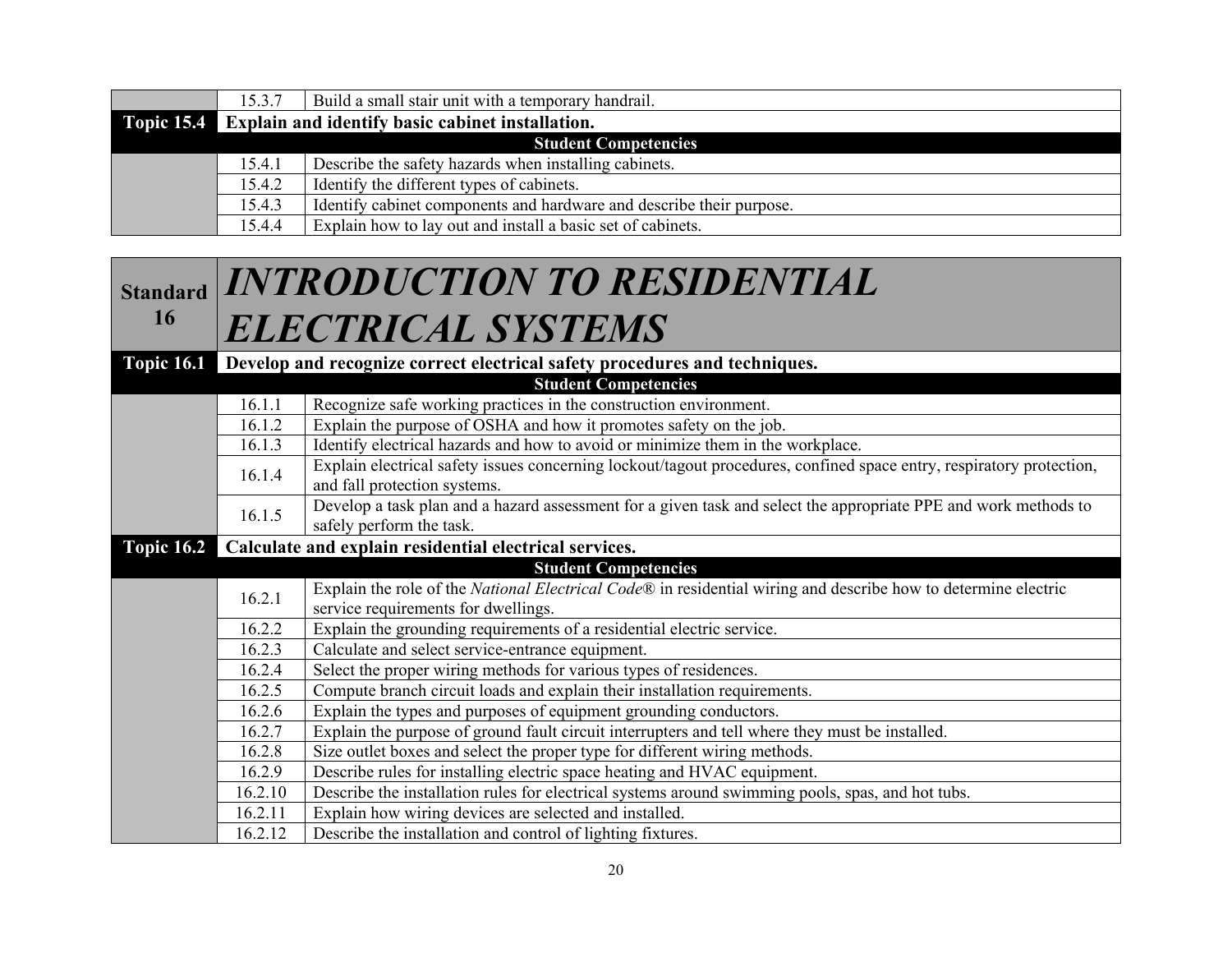| <b>Standard</b><br>17 |                                                                                               | <i><b>INTRODUCTION TO RESIDENTIAL HVAC</b></i><br><b>SYSTEMS</b>            |
|-----------------------|-----------------------------------------------------------------------------------------------|-----------------------------------------------------------------------------|
| <b>Topic 17.1</b>     | Explain and Identify types of residential heating, ventilation, and air conditioning systems. |                                                                             |
|                       |                                                                                               | <b>Student Competencies</b>                                                 |
|                       | 17.1.1                                                                                        | Explain the basic principles of heating, ventilation, and air conditioning. |
|                       | 17.1.2                                                                                        | Identify career opportunities available for people in the HVAC trade.       |
|                       | 17.1.3                                                                                        | Explain the purpose and objectives of an apprenticeship training program.   |
|                       | 17.1.4                                                                                        | Describe how certified apprentice training can start in high school.        |
|                       | 17.1.5                                                                                        | Describe what the <i>Clean Air Act</i> means to the HVAC trade.             |
|                       | 17.1.6                                                                                        | Describe types of regulatory codes encountered in the HVAC trade.           |
|                       | 17.1.7                                                                                        | Identify the types of schedules/drawings used in the HVAC trade.            |

|    | Standard <b>INTRODUCTION TO RESIDENTIAL PLUMBING</b> |                                                                                                                         |  |
|----|------------------------------------------------------|-------------------------------------------------------------------------------------------------------------------------|--|
| 18 |                                                      | <b>SYSTEMS</b>                                                                                                          |  |
|    |                                                      | <b>Topic 18.1</b> Identify and explain drain, waste, and vent (DWV) systems.                                            |  |
|    |                                                      | <b>Student Competencies</b>                                                                                             |  |
|    | 18.1.1                                               | Explain how waste moves from a fixture through the drain system to the environment.                                     |  |
|    | 18.1.2                                               | Identify the major components of a drainage system and describe their functions.                                        |  |
|    | 18.1.3                                               | Identify the different types of traps and their components, explain the importance of traps, and identify the ways that |  |
|    |                                                      | traps can lose their seals.                                                                                             |  |
|    | 18.1.4                                               | Identify the various types of drain, waste, and vent (DWV) fittings and describe their applications.                    |  |
|    | 18.1.5                                               | Identify significant code and health issues, violations, and consequences related to DWV systems.                       |  |
|    |                                                      | <b>Topic 18.2</b> Explain and identify plastic pipe and fittings.                                                       |  |
|    |                                                      | <b>Student Competencies</b>                                                                                             |  |
|    | 18.2.1                                               | Identify types of materials and schedules of plastic piping.                                                            |  |
|    | 18.2.2                                               | Identify proper and improper applications of plastic piping.                                                            |  |
|    | 18.2.3                                               | Identify types of fittings and valves used with plastic piping.                                                         |  |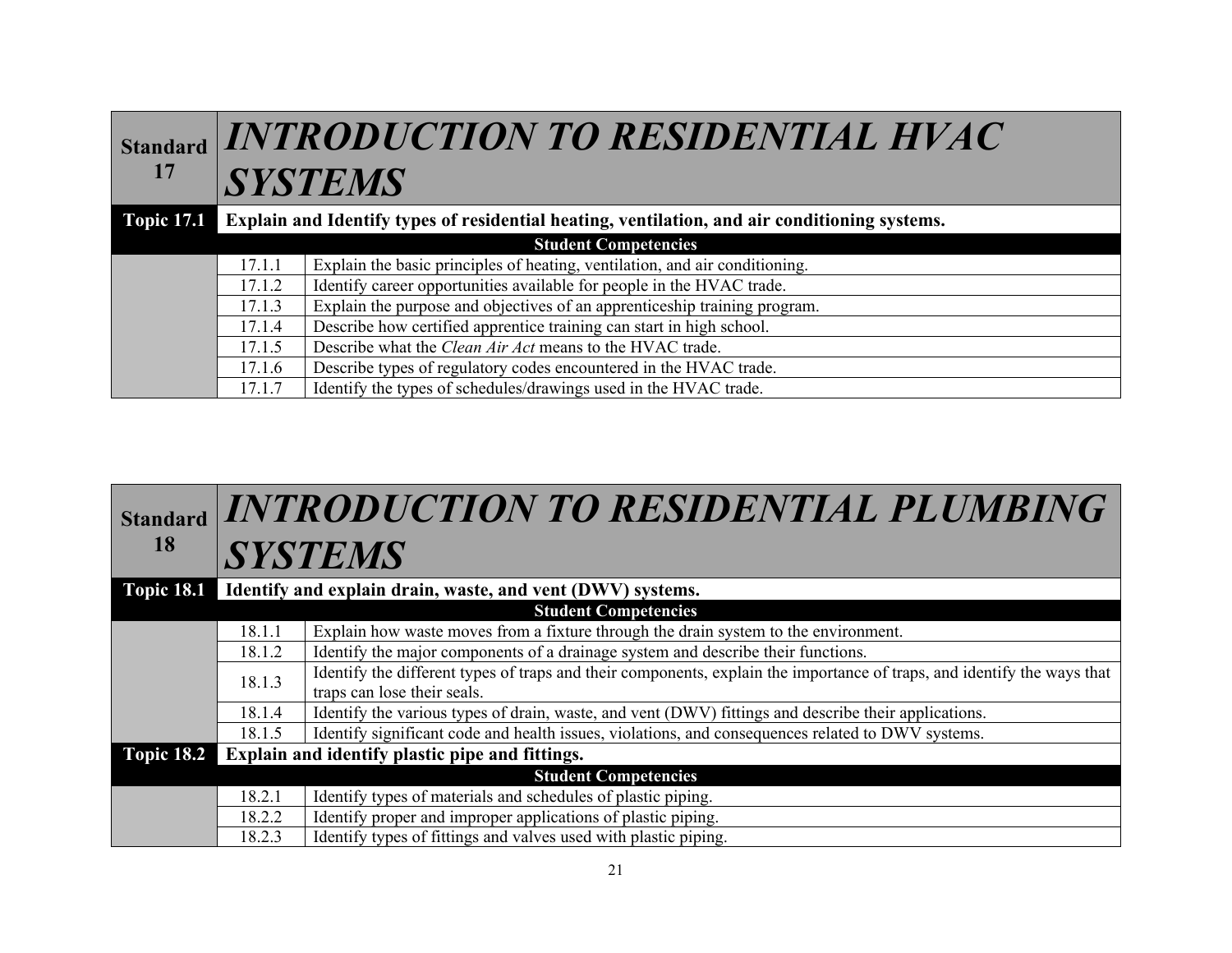| 18.2.4 | Identify and determine the kinds of hangers and supports needed for plastic piping.    |
|--------|----------------------------------------------------------------------------------------|
| 18.2.5 | Identify the various techniques used in hanging and supporting plastic piping.         |
| 18.2.6 | Properly measure, cut, and join plastic piping.                                        |
| 18.2.7 | Explain proper procedures for the handling, storage, and protection of plastic pipes.  |
|        | <b>Topic 18.3</b> Identify and install copper pipe and fittings.                       |
|        | <b>Student Competencies</b>                                                            |
| 18.3.1 | Identify the types of materials and schedules used with copper piping.                 |
| 18.3.2 | Identify the material properties, storage, and handling requirements of copper piping. |
| 18.3.3 | Identify the types of fittings and valves used with copper piping.                     |
| 18.3.4 | Identify the techniques used in hanging and supporting copper piping.                  |
| 18.3.5 | Properly measure, ream, cut, and join copper piping.                                   |
| 18.3.6 | Identify the hazards and safety precautions associated with copper piping.             |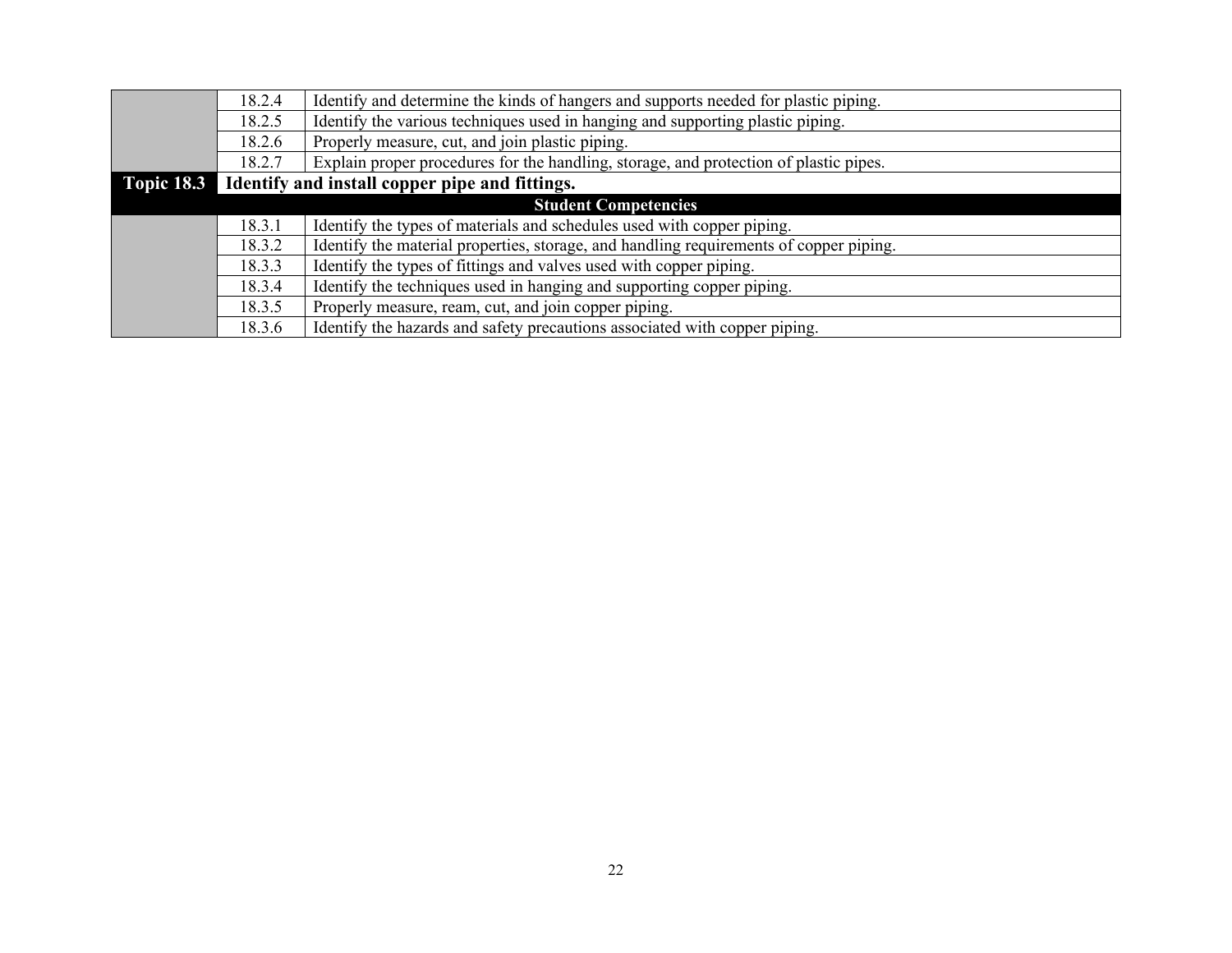## **Career Ready Practices**

#### **1. Act as a Responsible and Contributing Citizen and Employee**

Career-ready individuals understand the obligations and responsibilities of being a member of a community and demonstrate this understanding every day through their interactions with others. They are conscientious of the impacts of their decisions on others and the environment around them, think about the near-term and long-term consequences of their actions, and seek to act in ways that contribute to the betterment of their teams, families, community, and workplace. They are reliable and consistent in going beyond the minimum expectation and in participating in activities that serve the greater good.

#### **2. Apply Appropriate Academic and Technical Skills**

Career-ready individuals readily access and use the knowledge and skills acquired through experience and education to be more productive. They make connections between abstract concepts with real-world applications and make correct insights about when it is appropriate to apply the use of an academic skill in a workplace situation.

#### **3. Attend to Personal Health and Financial Well-Being**

Career-ready individuals understand the relationship between personal health, workplace performance, and personal well-being; they act on that understanding to regularly practice health diet, exercise and mental health activities. Career-ready individuals also take regular action to contribute to their personal financial well-being, understanding that personal financial security provides the peace of mind required to contribute more fully to their own career success.

#### **4. Communicate Clearly, Effectively, and with Reason**

Career-ready individuals communicate thoughts, ideas, and action plans with clarity, whether using written, verbal, and/or visual methods. They communicate in the workplace with clarity and purpose to make maximum use of their own and others' time. They are excellent writers; they master conventions, word choice and organization and use effective tone and presentation skills to articulate ideas. They are skilled at interacting with others; they are active listeners and speak clearly and with purpose. Career-ready individuals think about the audience for their communication and prepare accordingly to ensure the desired outcome.

#### **5. Consider the environmental, social, and economic impacts of decisions**

Career-ready individuals understand the interrelated nature of their actions and regularly make decisions that positively impact and/or mitigate negative impact on other people, organizations and the environment. They are aware of and utilize new technologies, understandings, procedures, materials and regulations affecting the nature of their work as it relates to the impact on the social condition, the environment and profitability of the organization.

#### **6. Demonstrate creativity and innovation**

Career-ready individuals regularly think of ideas that solve problems in new and different ways, and they contribute those ideas in a useful and productive manner to improve their organization. They can consider unconventional ideas and suggestions as solutions to issues, tasks or problems, and they discern which ideas and suggestions will add greatest value. They seek new methods, practices and ideas from a variety of sources and seek to apply those ideas to their own workplace. They take action on their ideas and understand how to bring innovation to an organization.